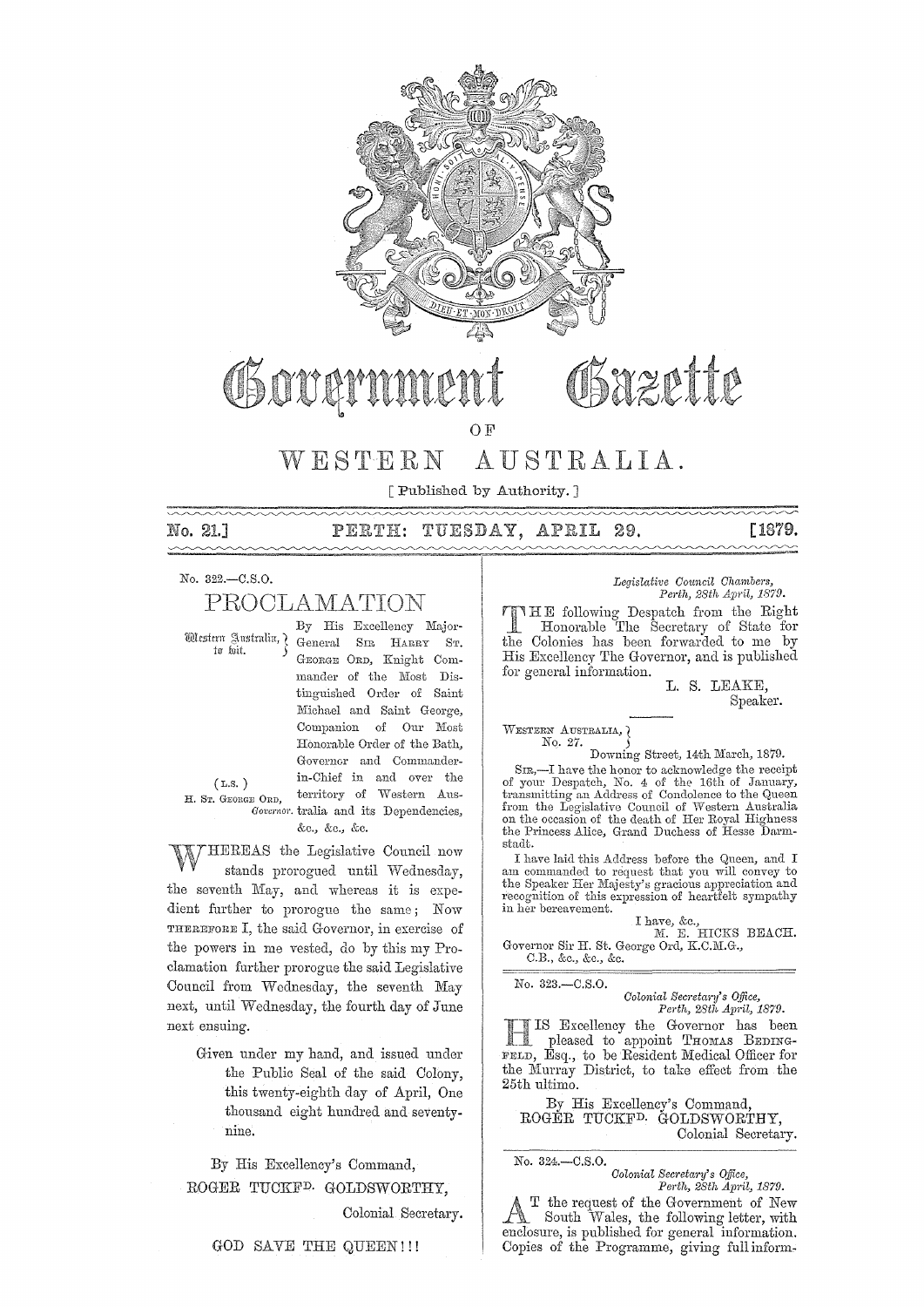ation in regard to the classification of exhibits, can be had on application at the Office of the Colonial Secretary, Perth, or at the Offices of the various Resident Magistrates.

By His Excellency's Command. ROGER TUCKF<sup>D.</sup> GOLDSWORTHY, Colonial Secretary.

### Sydney International Exhibition, 1879.

#### LIST OF COMMISSIONERS.

#### President.

His Excellency the Governor, [or the Administrator of the Government.]

#### Vice-Presidents.

The Honorable Sir James Martin, Knight, Chief<br>Justice; the Honorable Sir Alfred Stephen, C.B.,<br>K.C.M.G., M.L.C.; the Honorable Sir John Hay,<br>K.C.M.G., President of the Legislative Council; the<br>Honorable Sir George Wigram A Speaker of the Legislative Assembly.

#### Executive Commissioner. Patrick Alfred Jennings, Esq.

Members.<br>
The Hon. George H. Cox, M.L.C.; William Davies,<br>
Esq., M.P.; C. J. Roberts, Esq., J.P., Mayor of<br>
Sydney; Andrew Garran, Esq., L.L.D.; Edward S.<br>
Hill, Esq.; Richard Lewis Jenkins, Esq., M.R.C.S.L.;<br>
Samuel A Jos

#### Secretary.

Augustus Morris, Esq.

#### LONDON COMMISSION.

 $\label{p:resident} President.$ 

The Right Honorable the Earl of Belmore,  $K.C.M.G.$ 

#### Vice-President. Sir Daniel Cooper, Bart.

Members. Members.<br>
William Forster, Esq., Agent-General for New<br>
South Wales; The Hon. John Fraser, M.I.C.;<br>
Edward Knox, Esq.; The Eight Hon. Robert Lowe,<br>
M.P.; Edward Abraham Levy, Esq.; Jacob Levi<br>
Montefiore, Esq.; William And  $\mathbbm{E}{\rm sq}$  . M.P.

#### COMMITTEES.

The President, Vice-Presidents, and the Executive Commissioner are, ex officio, Members of all Committees.

No. 1—Buildings and Interior arrangements.<br>
Sir John Hay, K.C.M.G., Chairman; Dr. Garran;<br>
Henry Mort, Esq.; S. A. Joseph, Esq.; J. Russell,<br>
Esq.; the Hon. G. A. Thornton, M.L.C.

# No 2.-Exterior Arrangements-Grounds, Gardens, and

W. H. Suttor, Esq., M.P., Chairman; E. S. Hill, Esq.; P. G. King, Esq.; James Merriman, Esq., M.P.; P. N. Trebeck, Esq.

 $\label{eq:1} No.~3--Finance.$  The Hon. George Thornton, M.L.C., Chairman;<br>the Hon. Saul Samuel, C.M.G., M.L.C.; S. A. Joseph,<br>Esq.; H. Mort, Esq.; E. Webb, Esq.

#### No. 4-Animal Products.

The Hon. William McLeay, M.L.C., Chairman; James Merriman, Esq., M.P.; E. S. Hill, Esq.; P. G. King, Esq.; Dr. Jenkins.

#### No. 5-Vegetable Products.

E. S. Hill, Esq., Chairman; The Hon. Professor Smith, C.M.G., &c.; Dr. Garran; J. Merriman, Esq., M.P.; Hon. George Thornton, M.L.C.

No. 6—Mining and Metallurgy.<br>The Hon. Saul Samuel, C.M.G., Chairman; E. S.<br>Hill, Esq.; The Hon. Professor Smith, C.M.G., &c.;<br>John Russel, Esq.; W. H. Suttor, Esq., M.P.

#### No. 7-Manufactures.

James Merriman, Esq., M.P., Chairman; W. H.<br>Suttor, Esq., M.P.; E. S. Hill, Esq.; Ed. Flood, Esq.; John Russell, Esq.; Wm. Davis, Esq., M.P.

# No. 8-Wool and other Textile Materials.

P. N. Trebeck, Esq., Chairman; Hon. G. H. Cox,<br>M.L.C.; P. G. King, Esq., H. Mort, Esq.; Hon. S. Samuel, C.M.G.

#### $No. 9—Wines.$

C. J. Roberts, Esq., J.P., Mayor, Chairman; Dr.<br>Jenkins; S. A. Joseph, Esq.; E. S. Hill, [Esq.; The<br>Hon. G. Thornton, M.L.C.; W. H. Suttor, Esq., M.P.

No. 10-Arts.<br>Dr. Garran, Chairman; S. A. Joseph, Esq.; P. G.<br>King, Esq.; Hon. G. H. Cox, M.L.C.; Hon. S. Samuel,  $C.M.G.$ 

 $\label{eq:1} No.\ 11--Machinely\ and\ Implements. $$ John Russell, Esq., Chairman; Wm. Davies, Esq., M.P.; E. S. Hill, Esq.; W. H. Suttor, Esq., M.P.; Hon. Saul Samuel, M.L.C.$ 

#### No. 12-Live Stock.

R. L. Jenkins, Esq., M.R.C.S.L., Chairman; Hon.<br>George H. Cox, M.L.C.; P. G. King, Esq.; W. H.<br>Suttor Esq., M.P.; P. N. Trebeck, Esq.

No 13.—Education and Science.<br>The Hon. Professor Smith, L.L.D., Chairman; The<br>Hon. Wm. McLeay; Dr. Garran; J. Russell, Esq.;<br>P. G. King, Esq.

No. 14—Catalogue and Printing.<br>The Hon. George Thornton, M.L.C., Chairman;<br>W. Davies, Esq., M.P.; J. Merriman, Esq., M.P.;<br>The Hon. Wm. McCleay, M.L.C.; Edward S. Hill, Esq.

No. 15-Ceremonial Committee.

The President, the Vice-Presidents, and Executive Commissioner.

#### SYDNEY INTERNATIONAL EXHIBITION, 1879.

The proposal to hold an International Exhibition<br>in Australia originated with the Agricultural Society<br>of New South Wales, whose annual Exhibitions have<br>for many years been conducted with success.

In February, 1878, the Government of the Colony In February, 1976, the covernment of the Agricultural Society, and caused it to be published in the Gazette. The Imperial authorities also gave their countenance, and communicated to Foreign Governments that an Internation held in Sydney in August, 1879.

Meanwhile, the attention of the exhibitors of all nations assembled at Paris was drawn to the project<br>by the N. S. Wales Commission there, which gave it<br>wide publicity, and acted with a committee in London in receiving applications for space from Great Britain and other European countries, and in furnishing all necessary information.

The growing magnitude the Exhibition assumed,<br>The growing magnitude the Exhibition assumed,<br>and the deep interest evinced in the undertaking at<br>home and abroad, made it evident that it had<br>developed into a work of national the Government accepted the responsibility of carrying it out.

A site worthy of the occasion has been chosen in the Domain, and spacious buildings are being erected by the Government.

The Parliament has voted a liberal grant in support of the undertaking, and the Commission appeals to the people of New South Wales, so to represent to the people of New South Wales, so to represent<br>the natural wealth, the abundant products, and the<br>magnificent resources of this Colony, that, while<br>doing justice to themselves on their own soil, they<br>may fitly honor the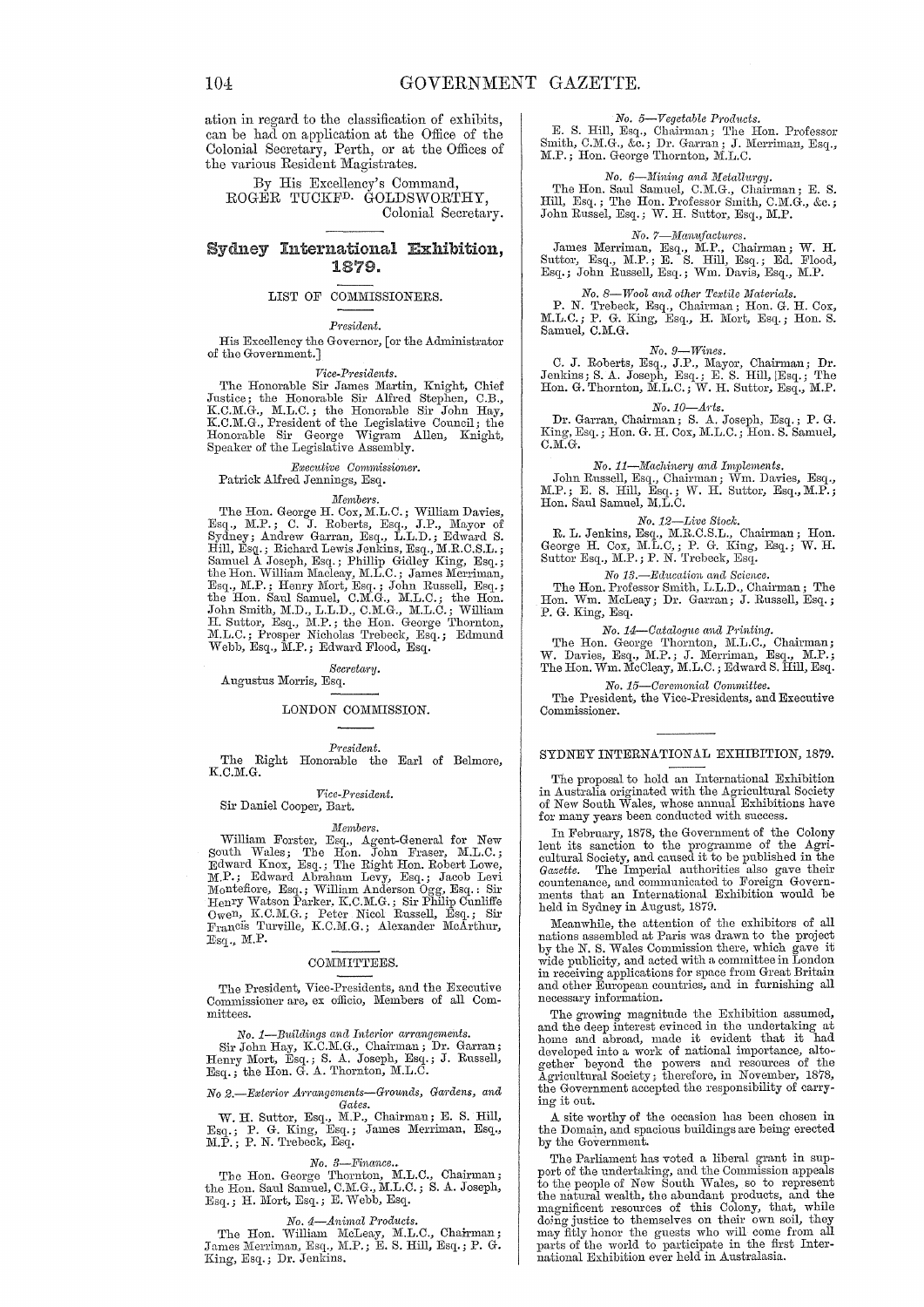If this Colony should do its part worthily, the Commission hopes, with the co-operation of Foreign<br>Nations, the Mother Country, and the other Colonies, to carry the Exhibition to a successful issue.

The Exhibition will be opened the first week in September, 1879, and will remain open for six months.

#### REGULATIONS.

1. Applications for space, with full particulars,<br>are invited as early as possible. Copies of the official<br>form of entry can be obtained upon application to the<br>Secretary. The space reserved by the Commission<br>in London for general plans.

2. Applications for space to be made to the Com-mission, in Sydney, at least one month prior to the date of opening.

In the event of no representatives being appointed by the country or colony to which an intend-Ing exhibitor belongs, he can communicate direct with the Secretary.

4. The representatives of countries and colonies should furnish approximate plans showing the manner of allotting the space assigned to them, and list of their exhibitors, prior to the 1st of August, 1879.

5. Exhibits can be addressed to the Commission for each country or colony at Sydney, but, where such a representative does not exist, they can, or where the exhibits belong to New South Wales they should, be addressed to

THE COMMISSION,

INTERNATIONAL EXHIBITION, 1879, Sydney, New South Wales.

6. Packages forwarded from countries and colonies represented at the Exhibition should be addressed

THE COMMISSION FOR ...................

INTERNATIONAL EXHIBITION, 1879,

Sydney, New South Wales. and have two labels bearing the flag of the country or

colony to which the exhibitor belongs. Packages from foreign countries containing goods intended for the Exhibition must likewise have painted on them as distinctive marks the letters

S. 1. E. in a diamond. Packages from foreign countries must all be

marked in such a way as to show distinctly from where they come.

7. The transportation, unpacking, and arranging exhibits, are to be undertaken by the exhibitor, or his agent, at his own expense; in cases, however, where the exhibitor is not present, aud has not employed an agent, the Commission will have the ex-<br>hibits unpacked, displayed, and repacked, making a small, uniform, and proportionate charge for the same, but the receiving at the doors of the Exhibition Buildings, and placing the unpacked cases on the proper spaces will not be charged for.

8. Exhibits will be admitted free of duty. The removal of goods, except under special circumstances, will not be permitted prior to the close of the Exhibition. Facilities will be given for the sale of exhibits to be delivered after the close of the Exhibition.

9. A special provision will be made by Parliament for the protection of inveutions capable of being patented in New South Wales.

10. The general reception of articles in the Exhi-bition Building will commence on July 1st, 1879.

The plans for the display and accommodation of such objects as may require either special arrange-<br>ments or exceptional works for their erection, must<br>receive the approval of the Commission before they<br>are executed, and the works must be carried out under the supervision of its officers.

11. Space assigned to countries and colonies, and not occupied on the first day of September, 1879, will revert to the Commission, and will be subject to rearrangement.

12. If exhibits are not intended for competition, it must be so stated by the exhibitors, and they will be excluded from examination by the International Judges.

13. An Official Catalogue will be published in English by the Commission. Each country however may produce, at its own expense and in its own language. a special catalogue of the objects exhibited in its section.

The Commission reserves the right of sale of the Official Catalogne.

14. No work of art, nor any article whatever, exhibited in the buildings, parks, or gardens may be drawn, copied, or reproduced in any manner what-soever without the permission of the Exhibitor and the Commission.

15. Steam power will be supplied in a limited quantity gratuitously. The Commissioners desire to encourage the display of machinery in motion, and will endeavour to provide power to meet all reasonable demands.

16. All fittings, show cases, shelving, &c., which exhibitors require, must be provided at their own expense, and also all shaftings, pulleys, belting, &c., for the traces and measures of power from the main shaft. The Commissioners will, however, arrange to furnish show cases by contract, at a price per cubic foot, the cost to be borne by the exhibitor using the same. All artistic decorations and arrangements must be approved by the Commission.

17. The Commission reserves the right of rejecting or returning any proposed exhibit; articles that are in any way dangerous, or offensive, or injurious to public decency or morality will not be admitted into the Exhibition.

18. The duty of deciding upon the admission of works of art will devolve upon an Advisory Committee. Special and suitable space will be reserved for the exhibition of such ancient pictures and works of art as may be so admitted.

19. The Commission will take every precaution for the safe preservation of all objects in the Exhi-bition, but they will be in no way responsible for damage or loss of any kind, or accidents by fire or otherwise, however caused.

20. Facilities will be afforded the representatives of countries, and colonies, and private exhibitors for insuring their goods, and they may also employ<br>watchmen of their own choice to guard their goods during the hours the Exhibition is open to the public. The appointment of such watchmen will be subject to the approval of the Commission. These persons must wear a special dress or distinctive badge, and will have the power of calling the police to their aid.

21. Awards shall be based on written reports, attested by the signatures of their authors. Judges will be selected for their known qualifications and character, and will be experts in the departments to which they will be respectively assigned. One half of the Judges will be appointed by the Commission of each country or colony, in conformity with the distribution and allotment to each, which will be hereafter announced. The Judges from New South Wales will be appointed by the International Exhibition Commission.

Reports and awards shall be based upon inherent and comparative merit. 'fhe elements of merit shall be held to include considerations relating to originality, invention, discovery, utility, quality, skill, work-manship, fitness for the purposes intended, adaptation to public wants, economy, and cost.

Each report will be delivered to the International Exhibition Commission, as soon as completed, for final a ward and publication.

A wards will be finally decreed by the Sydney International Exhibition Commission, and will consist of a diploma, with a medal, and a Special Report of the Judges on the subject of the award.

Each exhibitor will have the right to produce and publish the report awarded to him, but the Sydney<br>International Commission reserves the right to<br>publish and dispose of all reports in the manner it<br>thinks best for public information, and also to pub-<br>lish and distribute Exhibition.

22. With respect to live stock, the same system of awards will be used, but it is proposed that there should, in addition to the medals and reports, be special prizes. Full programmes and further regula-tions in reference to the exhibition of live stock will be published hereafter.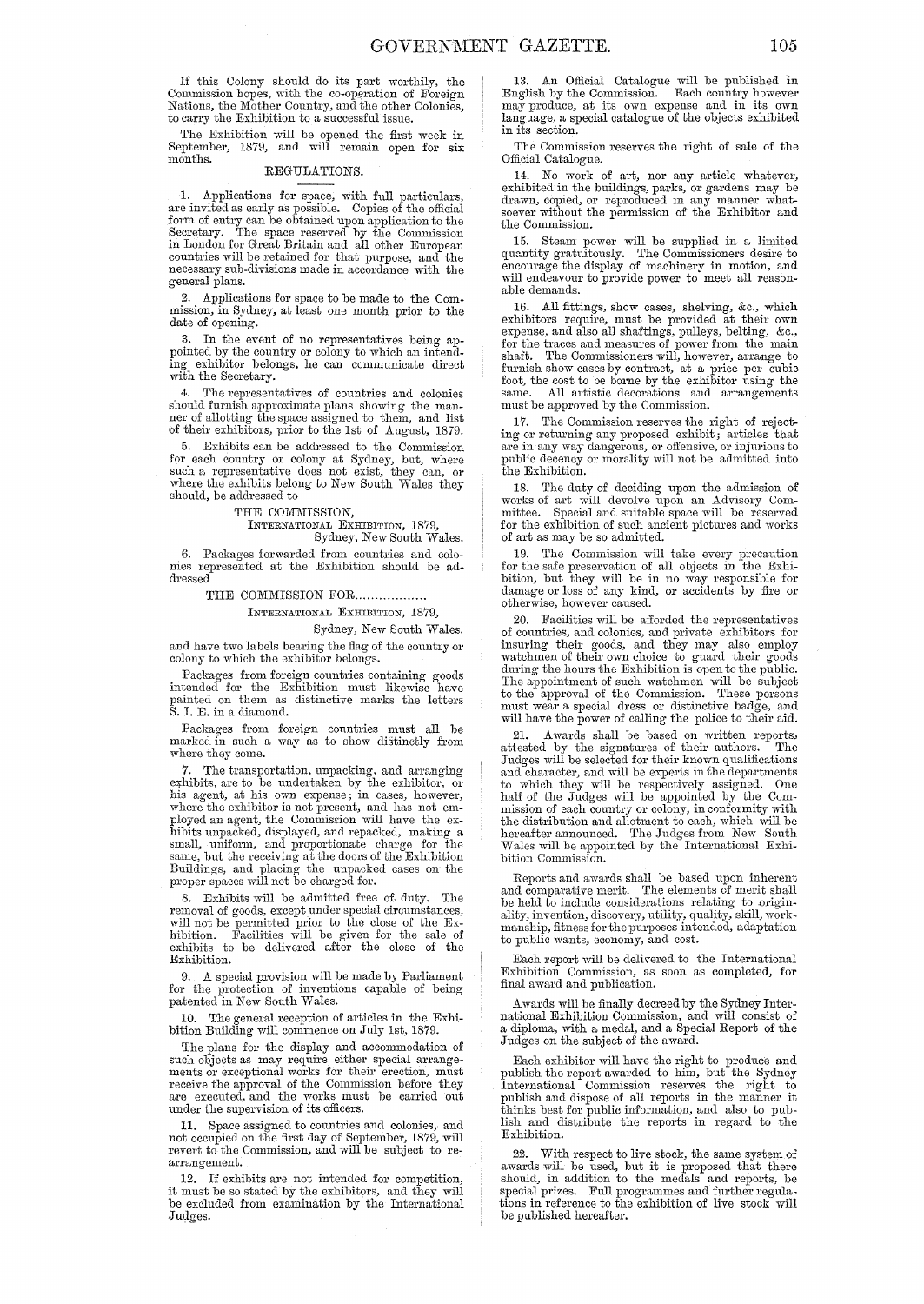23. Within two months after the close of the Exhibition, Exhibitors, or their duly authorised Agents, shall remove their effects.

Goods remaining beyond that period shall be removed and sold by auction, or otherwise disposed of under the direction of the Executive Commissioner, and the net proceeds handed to the Exhibitors, or their duly appointed Agents.

24. Every person who becomes an Exhibitor hereby undertakes and acknowledges to observe the rules and regulations established for the Government of the Exhibition.

25. The Commission reserves the right to alter, amend, explain, or add to these regulations.

2G. Full information upon any question of details can be obtained on application at the

OFFICE OF THE COMMISSION, MACQUARIE STREET, SYDNEY, NEW SOUTH WALES.

No. 325.-C.S.0.

TENDER ACCEPTED.

*Colonial Secretary's Office,* 

*Perth, 28th April, 1879.*  W. S. & G. PEARSE,

To recover the sunken moorings at the Irwin, and shackle ,buoys to the same, for the sum of *£10.* 

By His Excellency's Command, ROGER TUCKFD. GOLDSWORTHY. Colonial Secretary.

WESTERN AUSTRALIA..

#### Postal and Telegraph Department.

*General Post Office,* 

*Perth, 9th April, 1879.*  NOTICE is hereby given, that impressed stamp telegraph message forms, and adhesive telegraph stamps, which may be used in payment for telegraphic messages, have been obtained from England, and may be procured at the General Post Office, and the Post and Telegraph Offices throughout the Colony, at the following rate :—

A single impressed telegraph message form 0 I 0  $20\,$  impressed message forms in book  $\,\ldots\,\,$   $\ldots$   $\,1\,$   $0\,$   $0\,$ Gd. adhesive telegraph message stamps, each 0 0 I Id. do. do. 0 0 I

A. HELMICH, Postmaster-General and General Superintendent of Telegraphs.

# *Crown Lands' o.tfice,*

*Pe1·th, 28th Ap1'il, 1879.* 

T is hereby notified for general information that 13 suburban lots have been laid out Dunsborough Townsite, and are now open for sale under existing Land Regulations. The said lots comprise from 6 to 10 acres each. and are numbered from 1 to 13 inclusively, and will be offered for sale by the Resident Magistrate at Busselton, at the upset price of £1 per acre. The boundaries of the townsite are as defined below:-

#### DUNSBOROUGH TOWNSITE.

Bounded on the *North* by an East line of 40 chains to the high water mark of the shore of Geographe Bay, in direction of Jail or Gannet Rock, the said rock being about 30 chains distant from Point Piquet, in a South-easterly direction. On the *West* by a South line of 40 chains. On the *South-west* by a straight line extending in direction North 152 degrees 30 minutes, East 224 chains; and on the *South* by a due East line of 44 chains to the high water mark of the shore of the aforesaid bay. All bearings herein given being true or thereabouts, and measurements more or less.

#### MALCOLM FRASER,

Commissioner of Crown Lands.

In the matter of "The Railways' Act, 1878," amI of certain intended to be taken and resumed for the purposes of the Eastern Railway.

OTICE is hereby given that a Map or Plan, showing the course to be taken by the Railway, together with a Book of Reference as mentioned in Section 10 of the above Act, giving a list of Owners and Occupiers of Land, and showing the quantity of land required for making the first section of the Railway, has been deposited and can now be inspected at the Office of the Commissioner of Railways for Western Australia, in Perth, and at the Offices of the Resident Magistrates in Fremantle and Guildford, respectively.

Dated at Perth, this 21st day of April, 1879.

JAS. H. THOMAS, Commissioner of Railways.

#### LAND SALES.

*Grown Lands' o.tfice, Perth, 29th Ap1'il, 1879.* 

T HE undermentioned Allotments of Land will be offered for Sale, at Public Auction, on the date and at the places specified in the Schedule below, at one o'clock, p.m.

SCHEDULE.

| Date of Sale.     | Place of Sale.             | Description of Lot.                                | Number of Lot.                                            | Quantity.                                                 | Upset Price.         |  |
|-------------------|----------------------------|----------------------------------------------------|-----------------------------------------------------------|-----------------------------------------------------------|----------------------|--|
|                   |                            |                                                    |                                                           | т.<br>р.<br>a.                                            |                      |  |
| 1879.<br>7<br>May | <b>Busselton</b><br>$\sim$ | $\mid$ Augusta   Town $\mid$ 51, 52, 53, 54 $\mid$ |                                                           | $\begin{array}{cc} 1 & 0 & 8 \\ \text{each.} \end{array}$ | £5 per lot.          |  |
| Do.               | Perth<br>$\ddotsc$         | Do.<br>$\mathrm{Perth} \ldots \ldots \ldots$       | E60, E61, E62, E63, E63, E64, E65,<br>E66                 | $0\quad 2\quad 0$<br>each.                                | $\pounds15$ per lot. |  |
| Do.               | Do.                        | Pinjarrah   Do. $35^\circ$                         | $\mathcal{L}^{\text{max}}$ and $\mathcal{L}^{\text{max}}$ | $\begin{array}{cc} 0 & 1 & 37 \end{array}$                | £7 10s.              |  |

MALCOLM FRASER,

Commissioner of Crown Lands.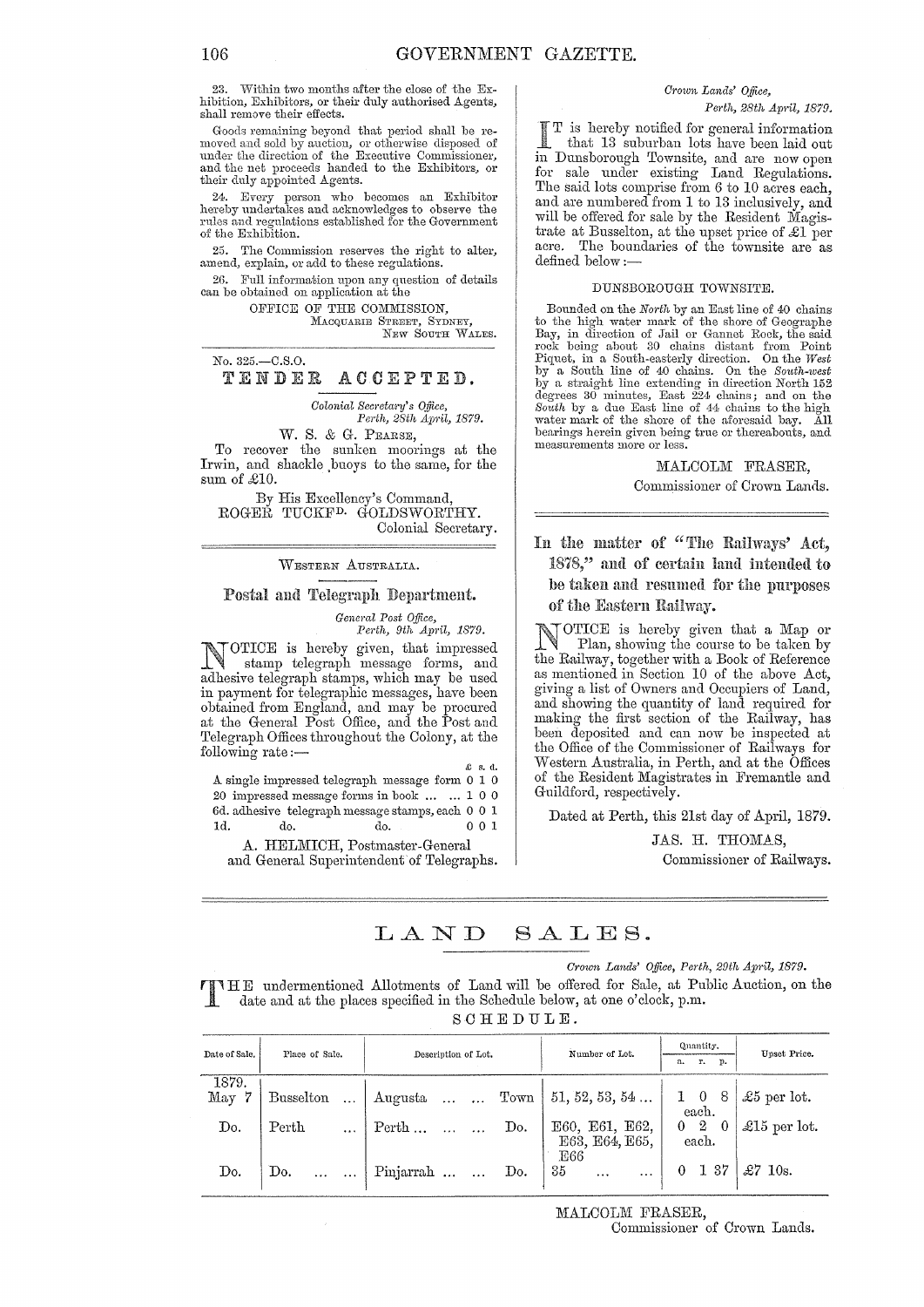#### **EASTERN** RAILWAY.

# In the matter of "The Railways' Act, 1878," and of certain land intended to be taken and resumed for the purposes of the Eastern Railway.

NOTICE is hereby given, that on the 13th day of May next, the undermentioned pieces or parcels of land will, with the approval and consent in writing of His Excllency the Governor of Western Australia, be taken for the pur

The above-mentioned pieces or parcels of land are :-

|                            | No. on<br>Plan and<br>in Book of<br>Reference.                                                                                         | Owner.                                                                                                                                                                                                                                                                                                                                                                                                  | Occupier.                                                                                                                                                                                                                                                                                            | Quantity required for<br>making Railway.                                                                                                                                                                                                                                                                                                                                                                                                                                    |
|----------------------------|----------------------------------------------------------------------------------------------------------------------------------------|---------------------------------------------------------------------------------------------------------------------------------------------------------------------------------------------------------------------------------------------------------------------------------------------------------------------------------------------------------------------------------------------------------|------------------------------------------------------------------------------------------------------------------------------------------------------------------------------------------------------------------------------------------------------------------------------------------------------|-----------------------------------------------------------------------------------------------------------------------------------------------------------------------------------------------------------------------------------------------------------------------------------------------------------------------------------------------------------------------------------------------------------------------------------------------------------------------------|
| NORTH FREMANTLE            | 9<br>11<br>12<br>$^{22}$<br>24                                                                                                         | Butchart, David<br>Moan, Philip<br>do.<br>Higham, E. H.<br>Butler, Anne                                                                                                                                                                                                                                                                                                                                 |                                                                                                                                                                                                                                                                                                      | P.<br>А.<br>R.<br>$^{2}$<br>0<br>$0\frac{1}{2}$<br>228<br>0<br>$\theta$<br>7<br>0<br>3<br>1<br>4<br>1<br>$2\,20$                                                                                                                                                                                                                                                                                                                                                            |
| SWAN DISTRICT<br>.         | 27<br>30<br>32                                                                                                                         | Davey, Thomas<br>Morrison, James<br>Absolon J. D. and                                                                                                                                                                                                                                                                                                                                                   | Davey, Thomas<br>.<br>.                                                                                                                                                                                                                                                                              | 2<br>3 16<br>5<br>$0.15\frac{1}{2}$<br>2<br>3<br>4                                                                                                                                                                                                                                                                                                                                                                                                                          |
|                            | 35<br>36<br>37                                                                                                                         | Habgood, R. H.<br>Shaw, Joseph<br>do.<br>Representatives of<br>late W. Leeder                                                                                                                                                                                                                                                                                                                           | McGlew, H.                                                                                                                                                                                                                                                                                           | $33.33\frac{1}{2}$<br>1<br>2 16<br>12<br>0<br>0 19                                                                                                                                                                                                                                                                                                                                                                                                                          |
| CITY OF PERTH<br>$\ddotsc$ | 43<br>44                                                                                                                               | Stubberfield,<br>Mrs.<br>Richarda Augusta                                                                                                                                                                                                                                                                                                                                                               | Stubberfield, Mrs. F.<br>E. F.<br>do.                                                                                                                                                                                                                                                                | 2<br>2<br>0<br>$\overline{2}$<br>$\overline{2}$                                                                                                                                                                                                                                                                                                                                                                                                                             |
|                            | 45<br>48<br>49<br>50<br>51<br>52<br>54<br>55<br>56<br>57<br>58<br>60<br>61<br>62<br>63<br>64<br>65<br>66<br>67<br>69<br>70<br>71<br>72 | Stubberfield, Mrs. F.<br>E. F.<br>do.<br>Campbell, Joseph<br>Hall, William<br>do.<br>Campbell, Robert<br>do.<br>do.<br>Perry, Joseph<br>Campbell, Robert<br>do.<br>Traylen, W.<br>Leeder, Mrs. W. H.<br>do.<br>Green, Mrs. Jane<br>Green, Mrs. Jane and<br>$\operatorname{Wm}.$<br>Campbell, Robert<br>Barr, Mrs.<br>Read, Mark<br>do.<br>Representatives of<br>late Chas. Howlett<br>do.<br>do.<br>do. | do.<br>Campbell, Robert<br>Hall, William<br>do.<br>Campbell, Robert<br>do.<br>Flynn, Katherine<br>Perry, J., & Hall W.<br>White, William<br>do.<br>Traylen, W.<br>Corbett, James<br>do.<br>King, John<br>do.<br>Campbell, Robert<br>Barr, Mrs.<br>Hall, Thomas<br>Howlett, Mrs.<br>do.<br>do.<br>do. | 0<br>$2\;17$<br>0<br>$9\frac{1}{2}$<br>0<br>0<br>0<br>0.39<br>0<br>027<br>$0.38\frac{1}{3}$<br>0<br>0<br>0<br>$2\frac{1}{2}$<br>027<br>0<br>023<br>0<br>$0.22\frac{1}{3}$<br>0<br>$0.21\frac{1}{3}$<br>0<br>0<br>021<br>027<br>0<br>0<br>$0.15\frac{1}{3}$<br>0<br>0 15<br>$015\frac{1}{2}$<br>0<br>0<br>0 16<br>0<br>$0.16\frac{1}{2}$<br>$015\frac{1}{3}$<br>0<br>0<br>$0.13\frac{1}{3}$<br>$0.33\frac{1}{2}$<br>0<br>0 19<br>0<br>$0.17\frac{1}{2}$<br>0<br>$0\;17$<br>0 |
|                            | 73<br>74<br>75<br>76<br>77<br>78<br>79<br>80<br>81<br>82<br>83<br>87<br>88<br>89<br>90                                                 | do.<br>do.<br>do.<br>do.<br>Shenton, Geo.<br>Shenton, Julia T.<br>do.<br>Cameron, Donald<br>Farmer, Thomas<br>Buckingham, Mrs. M.<br>do.<br>Dyer, James<br>Adlam, William<br>Dale, William<br>McNee, Malcolm                                                                                                                                                                                            | do.<br>do.<br>do.<br>do.<br>do.<br>Halliday, Jas. A.<br>do.<br>Cameron, Donald<br>Farmer, Thomas<br>Buckingham, Mrs. M.<br>do.<br>Dyer, James<br>Adlam, William<br>Dale, William<br>Davey, Mrs. C., and<br>Kenworthy, J.                                                                             | 0 17<br>0<br>011<br>0<br>$0\,17$<br>0<br>0 17<br>0<br>0 17<br>0<br>017<br>0<br>017<br>0<br>0<br>0 <sub>17</sub><br>0<br>0 17<br>0 17<br>0<br>0<br>-8<br>0<br>$228\frac{1}{2}$<br>0<br>0 31<br>0<br>$014\frac{1}{3}$<br>0<br>2<br>0<br>4                                                                                                                                                                                                                                     |
|                            | 91<br>92<br>93<br>94<br>95<br>97                                                                                                       | Smith, John<br>Budd, Geo.<br>Gallop, Thomas<br>Perth Building Soc.<br>Coombes, Geo.<br>Perth Working Men's<br>Association                                                                                                                                                                                                                                                                               | Wills, Thos.<br>Caporn, Mrs. C.<br>Gallop, Thos.<br>Brennan, D.<br>Coombes, Geo.<br>.                                                                                                                                                                                                                | $\boldsymbol{2}$<br>0<br>4<br>$\boldsymbol{2}$<br>0<br>4<br>$\overline{2}$<br>0<br>4<br>2.32<br>$\mathbf{O}$<br>3.24<br>0<br>0<br>$016\frac{1}{2}$                                                                                                                                                                                                                                                                                                                          |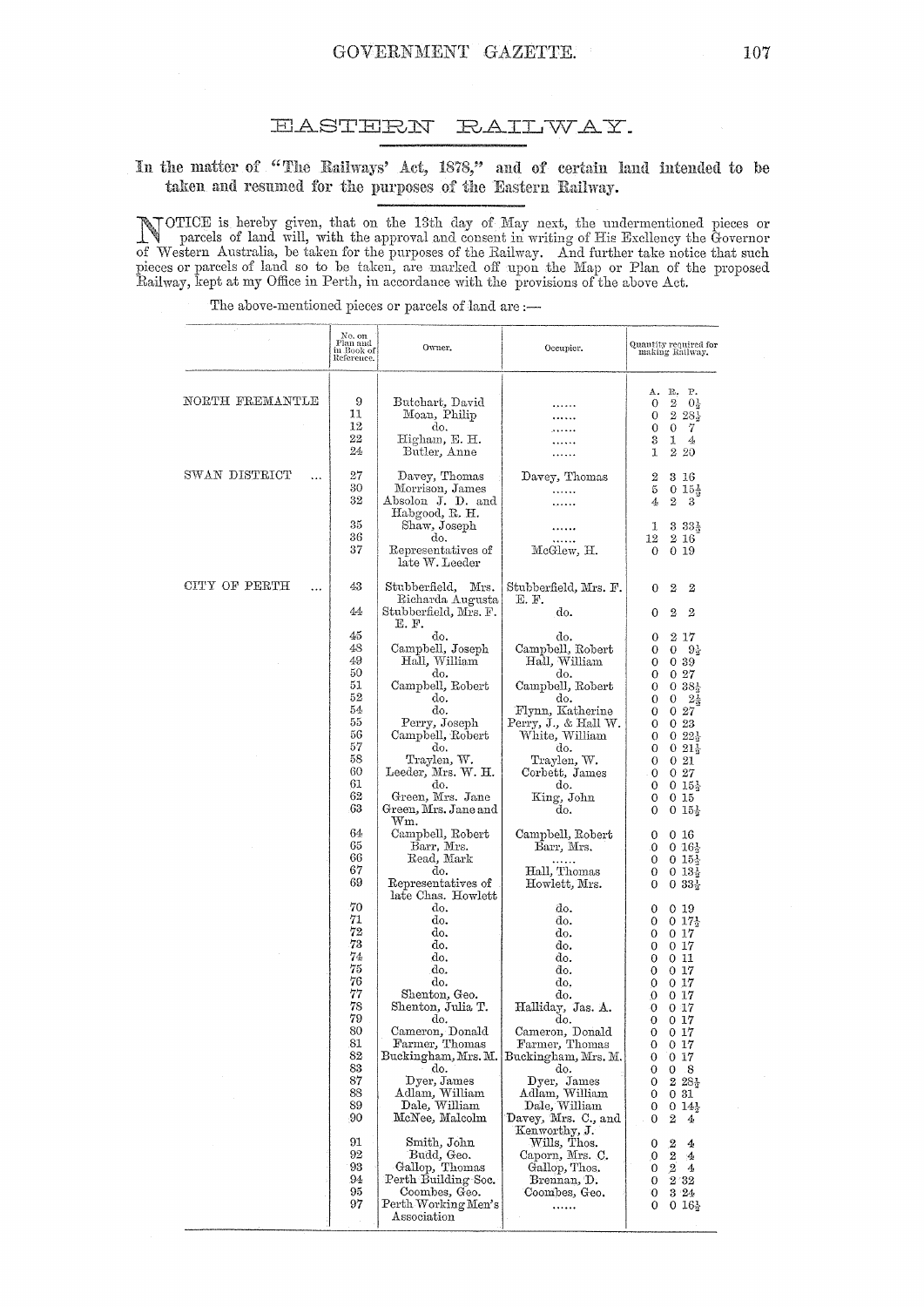### GOVERNMENT GAZETTE.

|               |           | No. on<br>Plan and<br>in Book of<br>Reference.                            | Owner.                                                                                                                                                                                           | Occupier.                                                                                                                                    | Quantity required for<br>making Railway.                                                                                                                                                                   |
|---------------|-----------|---------------------------------------------------------------------------|--------------------------------------------------------------------------------------------------------------------------------------------------------------------------------------------------|----------------------------------------------------------------------------------------------------------------------------------------------|------------------------------------------------------------------------------------------------------------------------------------------------------------------------------------------------------------|
| CITY OF PERTH | .         | 98<br>99<br>100<br>102                                                    | Gallop, Richard<br>do.<br>Furlong, Philip<br>Read, Mark                                                                                                                                          | Regan, Mrs.<br>Hansford, Mrs. Alice<br>.                                                                                                     | R. P.<br>Δ.<br>0<br>$014\frac{1}{3}$<br>0<br>021<br>0<br>016<br>0<br>1<br>- 75<br>0<br>031                                                                                                                 |
|               |           | 103<br>105<br>106                                                         | Representatives of<br>late R. M. Habgood<br>Clarkson, B. D.<br>Representatives of<br>late Thomas Mead                                                                                            | <br>Wells, Mr.                                                                                                                               | 0<br>$0.26\frac{1}{2}$<br>017<br>0                                                                                                                                                                         |
|               |           | 107<br>109<br>111<br>112                                                  | Brittnall T. & W.<br>Leathley, Mrs.<br>Dewar, John<br>Saw, Thomas                                                                                                                                | Marsh Mrs., & Fraser                                                                                                                         | $\mathbf 0$<br>0<br>4<br>0<br>0<br>$4\frac{1}{2}$<br>$\mathbf{0}$<br>037<br>0<br>$\mathbf 0$<br>$8\frac{1}{2}$                                                                                             |
|               |           | 113<br>114<br>115<br>117<br>118                                           | Brittnall, T. & W.<br>do.<br>Tanner, W.<br>Roe, Geo. Harriott<br>do.                                                                                                                             | Mrs.<br>Pegler, John<br>do.<br>do.                                                                                                           | 0<br>04<br>0<br>1<br>0<br>5<br>0<br>$\mathbf{0}$<br>8<br>$0.35\frac{1}{2}$<br>0<br>0<br>0<br>$1\frac{1}{2}$                                                                                                |
|               |           | 120<br>121<br>122<br>123<br>125                                           | Lochée, Alfred Henry<br>do.<br>do.<br>do.<br>McCardle, Michael                                                                                                                                   | McCardle, M.                                                                                                                                 | 0<br>0<br>5<br>$0.16\frac{1}{3}$<br>0<br>$\theta$<br>$\bf{0}$<br>$9\frac{1}{2}$<br>$\frac{1}{6}$<br>0<br>0<br>0<br>0<br>$2\lambda$                                                                         |
|               |           | 126<br>127<br>128<br>129<br>130                                           | do.<br>Carr, W.<br>Shaw, Joseph<br>do.<br>do.                                                                                                                                                    | do.<br>Burrows, William<br>.<br>                                                                                                             | 0<br>015<br>017<br>0<br>0<br>$0\,17$<br>$\bf{0}$<br>$0\,17$<br>017<br>0                                                                                                                                    |
|               |           | 131<br>132<br>136<br>138<br>140<br>141<br>142<br>143<br>144               | do.<br>do.<br>Glover, John James<br>Stone, E. A.<br>Shaw, Joseph<br>Summers, John<br>do.<br>do.<br>do.                                                                                           | Stuart, Daniel<br>.<br>Glover, J. J.<br>Stone, E. A.<br>Bolton, Henry<br>Summers, J.<br>do.<br>do.<br>do.                                    | 0 13<br>0<br>$2\frac{1}{4}$<br>0<br>0<br>$7\frac{1}{2}$<br>1<br>0<br>0<br>014<br>214<br>0<br>127<br>0<br>1<br>0<br>4<br>0<br>$\boldsymbol{2}$<br>$5\frac{1}{2}$<br>$2.23\frac{1}{2}$<br>0                  |
| SWAN DISTRICT | $\cdots$  | 146<br>148<br>149<br>150<br>151<br>152<br>153<br>154                      | Fleming, Jas. Coates<br>Mitchell, Francis<br>Alexander, W. Stuart<br>Sherwood, F. & H.<br>Randell, George<br>Tanner, W.<br>Drake, Wm. Henry<br>Representatives late                              | Fleming, J. C.<br>Dearden, Alfred<br>Sherwood, F. & H.<br>Randell, George<br>Scrivener, John<br>do.                                          | 8<br>$217\frac{1}{2}$<br>4<br>3 16<br>$130\frac{1}{3}$<br>14<br>3 27<br>4<br>6<br>0<br>$9\frac{1}{2}$<br>324<br>4<br>121<br>5<br>5<br>$2\,25\frac{1}{2}$                                                   |
|               |           | 156<br>157<br>159<br>160<br>161<br>163<br>165                             | J. Whatley<br>do.<br>Clune, J. & J.<br>do.<br>Tanner, W.<br>do.<br>Thompson, John<br>do.                                                                                                         | do.<br>Clune, J. & J.<br>do.<br><br>.<br>Thompson, John<br>do.                                                                               | 6<br>8<br>0<br>232<br>16<br>029<br>1<br>029<br>13<br>2<br>$2\,37$<br>1<br>1 13<br>$322\frac{1}{2}$<br>0                                                                                                    |
| GUILDFORD<br> | $\ddotsc$ | 167<br>168<br>169<br>170<br>171<br>173<br>174<br>175<br>176<br>177<br>178 | Jecks, Thomas<br>Gull, Ethel<br>do.<br>Fauntleroy, C. C.<br>Tanner. W.<br>Macintosh, Ewen<br>Wheatley, William<br>Hardey, Joseph<br>Johnson, George<br>Wesleyan Trustees<br>Swan Agricl. Society | Jones, Mrs. Charles<br>Scott, Mrs.<br>do.<br>Paul, Robert<br>.<br>Wheatley, W.<br>do.<br>.<br>Johnson, George<br>do.<br>Swan Agricl. Society | 3<br>0<br>0<br>$1\frac{1}{2}$<br>0<br>1<br>0<br>1 18<br>$117\frac{1}{3}$<br>0<br>0<br>1<br>$\bf{0}$<br>1<br>1 37<br>1<br>$3\,16$<br>1<br>316<br>1<br>3 16<br>1<br>$3\;16$<br>2<br>$\mathbf{0}$<br>$\bf{0}$ |

Dated this 25th day of April, 1879.

### JAS. H. THOMAS, Commissioner of Railways.

# $\begin{tabular}{ll} Court & House, {\it {\it Frameantle}}, \\ & April & 21st, \ 1879. \end{tabular}$

NOTICE is hereby given that the Court of<br>Electoral List for the revision of the<br>Electoral List for the district of Fremantle,<br>will be held at the Court House, Fremantle, on Wednesday, the 7th day of May next, at 11  $_{\mathrm{a.m.}}$ 

J. G. SLADE, R.M.

NOTICE.<br>
I HAVE applied to the Northam Roads<br>
Board for permission to place two gates<br>
across the Clackline Road, one near the Clackline the other three-quarters of a mile<br>nearer to Warrinine and Mokine, the said road dividing my private land.

THOS. WILDING.<br>Mokine, near Northam, April 20, 1879.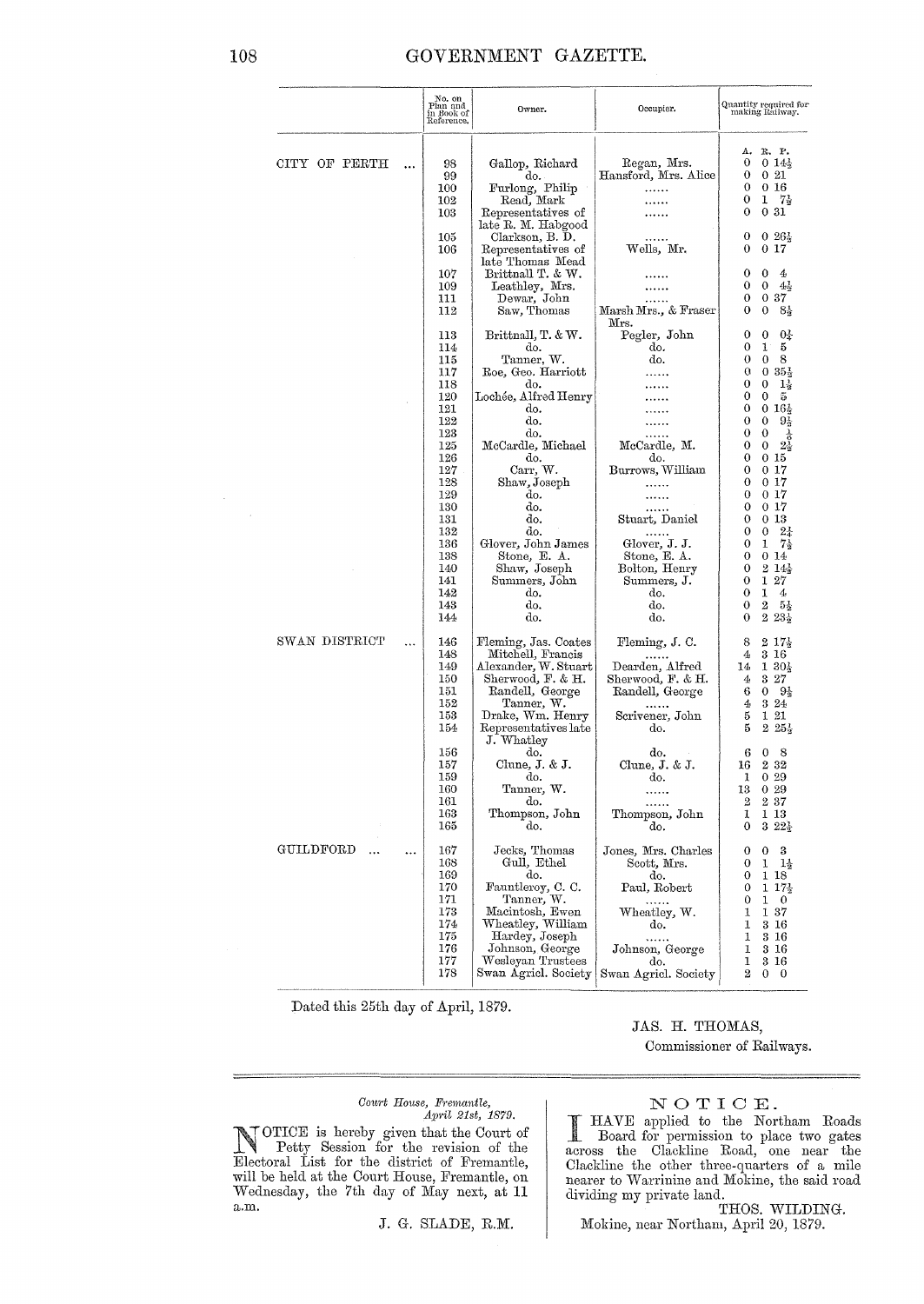Crown Lands' Office, Perth, 26th April, 1879.

THE undermentioned Licenses for Pastoral Land have been renewed for the year commencing<br>on the first day of January, 1879, and for the amount of rent specified opposite to each<br>License respectively.  $\mathbf{I}$ 

| MALCOLM FRASER, Commissioner of Crown Lands. |  |  |  |  |
|----------------------------------------------|--|--|--|--|
|----------------------------------------------|--|--|--|--|

| No. of<br>license.                                                                                                                                             | Licensee.                                                                                                                                                                                                                                                                                                                                                                                                                                                                                                                                                                                                                                          | Acres.                                                                                                                      | RENT.                                                                                                                                                                                                                                                                                                                                                                                                                                                                                                                                                  | No, of<br>license.                                                                                                                                                     | Licensee.                                                                                                                                                                                                                                                                                                                                                                                                                                                                                                                                                                                          | Acres.                                                                                                                       | RENT.                                                                                                                                                                                                                                                                                                                                                                                                                                          |
|----------------------------------------------------------------------------------------------------------------------------------------------------------------|----------------------------------------------------------------------------------------------------------------------------------------------------------------------------------------------------------------------------------------------------------------------------------------------------------------------------------------------------------------------------------------------------------------------------------------------------------------------------------------------------------------------------------------------------------------------------------------------------------------------------------------------------|-----------------------------------------------------------------------------------------------------------------------------|--------------------------------------------------------------------------------------------------------------------------------------------------------------------------------------------------------------------------------------------------------------------------------------------------------------------------------------------------------------------------------------------------------------------------------------------------------------------------------------------------------------------------------------------------------|------------------------------------------------------------------------------------------------------------------------------------------------------------------------|----------------------------------------------------------------------------------------------------------------------------------------------------------------------------------------------------------------------------------------------------------------------------------------------------------------------------------------------------------------------------------------------------------------------------------------------------------------------------------------------------------------------------------------------------------------------------------------------------|------------------------------------------------------------------------------------------------------------------------------|------------------------------------------------------------------------------------------------------------------------------------------------------------------------------------------------------------------------------------------------------------------------------------------------------------------------------------------------------------------------------------------------------------------------------------------------|
| 9768<br>9139<br>8619<br>8620<br>9138<br>8399<br>8503<br>8505<br>A 2634<br>,, 2372<br>8277                                                                      | AVON.<br>Barron, E.<br><br>Bartram, H.<br>$\cdots$<br>Burges, Samuel E<br><br>do.<br>$\ldots$<br><br>Butterly, J.<br>$\ldots$<br>$\cdots$<br>do.<br><br>Chidlow, William<br><br>do.<br>$\ldots$<br><br>$\ldots$<br>do.<br><br>$\cdots$<br>Clark, Alfred S.<br>$\cdots$<br><br>Clayton, Richard                                                                                                                                                                                                                                                                                                                                                     | 4000<br>5650<br>1800<br>2394<br>6400<br>7500<br>5000<br>3100<br>2460<br>7000<br>2000                                        | $\pounds$ s. d.<br>$\mathbf{0}$<br>$\bf{0}$<br>4<br>5 13<br>$\mathbf 0$<br>1 16<br>$\bf{0}$<br>2<br>8<br>$\bf{0}$<br>6<br>8<br>0<br>7 10<br>$\mathbf 0$<br>$\mathbf{0}$<br>$\mathbf 0$<br>5<br>$\bf{3}$<br>$\overline{2}$<br>$\mathbf 0$<br>210<br>$\mathbf 0$<br>7<br>$\theta$<br>$\bf{0}$<br>$\overline{2}$<br>$\mathbf 0$<br>$\mathbf 0$                                                                                                                                                                                                            | 9602<br>A 2610<br>,, 3022<br>$\frac{783}{1846}$<br>8524<br>A 1975<br>8905<br>8906<br>9579<br>9580                                                                      | AVON.<br>Shaddick, W.<br>$\cdots$<br>do.<br>$\cdots$<br>do.<br>$\cdots$<br>Shaddick, John<br>$\ldots$<br>$\cdots$<br>do.<br><br>sinclair, James<br><br>$\ldots$<br>Sheely, Robert<br>$\ddotsc$<br>$\ddotsc$<br>Shenton, George<br>$\cdots$<br><br>do.<br><br>Shenton, A. & G.<br>$\ldots$<br>$\ddotsc$<br>do.<br>$\ddotsc$                                                                                                                                                                                                                                                                         | 3000<br>5492<br>3000<br>3000<br>5350<br>1690<br>973<br>1672<br>1050<br>1200<br>1000                                          | £<br>s. d.<br>$\bf{3}$<br>$\bf{0}$<br>$\mathbf{0}$<br>5<br>10<br>$\bf{0}$<br>$\bf{0}$<br>3<br>0<br>3<br>$\mathbf 0$<br>0<br>7<br>$\mathbf{0}$<br>5<br>1 14<br>$\bf{0}$<br>1<br>$\bf{0}$<br>$\bf{0}$<br>1 14<br>0<br>ı<br>0<br>1<br>1<br>0<br>4<br>1<br>$\theta$<br>$\bf{0}$                                                                                                                                                                    |
| 8720<br>9123<br>8143<br>8733<br>A2352<br>2355<br>,,<br>,, 2632<br>, 2069<br>9605<br>8406<br>8407<br>A2767<br>9646<br>$A\,2619$<br>,, 1265<br>8644              | $\cdots$<br>Collins, C.<br>$\ddotsc$<br><br>Connor, Daniel<br>Cooke, Henry J.<br><br>$\cdots$<br>$\ldots$<br><br>do.<br>$\ddotsc$<br>$\ddotsc$<br>$\cdots$<br>do.<br>$\cdots$<br><br>$\cdots$<br>Dempster Bros.<br>$\cdots$<br>$\ldots$<br>Dempster, J. M.<br><br><br>Doncon, Edward<br>$\ldots$<br>do.<br>$\sim$<br>$\cdots$<br>$\cdots$<br>Draper, James<br>$\cdots$<br><br>do.<br>$\sim$ and<br>$\cdots$<br><br>do.<br>$\ddotsc$<br>$\cdots$<br>$\cdots$<br>Eaton, William<br>$\ldots$<br>$\ldots$<br>Eaton, John<br>$\cdots$<br><br>Eaton, Alfred<br>$\ddotsc$<br><br>Everett, James, executor                                                 | 2000<br>1000<br>3000<br>4000<br>3600<br>6000<br>8260<br>4000<br>2000<br>467<br>5000<br>4760<br>1000<br>4000<br>6000<br>320  | $\overline{2}$<br>$\mathbf 0$<br>$\theta$<br>ı<br>$\bf{0}$<br>$\mathbf 0$<br>$\mathbf{0}$<br>3<br>$\mathbf{0}$<br>4<br>$\overline{0}$<br>$\mathbf 0$<br>$3\,$ $12\,$<br>$\bf{0}$<br>6<br>$\ddot{\mathbf{0}}$<br>$\bf{0}$<br>$\epsilon$<br>8<br>$\mathbf 0$<br>$\mathbf 0$<br>4<br>$\bf{0}$<br>$\overline{2}$<br>$\mathbf 0$<br>$\bf{0}$<br>$\mathbf 0$<br>1<br>$\bf{0}$<br>$\overline{0}$<br>5<br>$\bf{0}$<br>4 16<br>$\mathbf 0$<br>1<br>$\bf{0}$<br>$\mathbf 0$<br>$\theta$<br>4<br>$\mathbf 0$<br>6<br>$\bf{0}$<br>$\bf{0}$<br>$1\quad$<br>$\bf{0}$ | A 3395<br>,, 1784<br>9588<br>9577<br>9469<br>8192<br>A <sub>1963</sub><br>,, 330<br>71<br>,,<br>3488<br>وو<br>, 1742<br>8226<br>$\Delta\,2872$<br>8398<br>9620<br>9621 | Smith, B. W.<br>$\ldots$<br>Smith, W.<br><br>$\ldots$<br>Smith, C.<br>$\ldots$<br><br>$\cdots$<br>do.<br>$\cdots$<br><br>$\ldots$<br>do.<br>$\ldots$<br><br>Smith, Alfred<br>$\ldots$<br><br>do.<br>$\cdots$<br>$\ldots$<br>do.<br>$\cdots$<br>$\cdots$<br>Smith, A. & F.<br>$\ldots$<br>$\ddotsc$<br>Smith, G. B<br><br>$\cdots$<br>do.<br>$\cdots$<br>$\ldots$<br>Stone, E. A<br>$\ldots$<br>$\ldots$<br>Strange, Andrew<br>$\ldots$<br>$\ldots$<br>Strange, R.<br>$\ldots$<br>$\ldots$<br>Taylor, John<br>$\cdots$<br>$\ddotsc$<br>do.<br>$\ddotsc$                                             | 3000<br>3000<br>1000<br>5300<br>5000<br>4000<br>3640<br>6000<br>4000<br>3500<br>4000<br>6000<br>3000<br>3000<br>3000<br>6000 | 3<br>0<br>0<br>3<br>$\mathbf 0$<br>0<br>1<br>$\bf{0}$<br>0<br>5<br>$\bf{0}$<br>6<br>5<br>$\Omega$<br>0<br>0<br>4<br>$\Omega$<br>3 13<br>$\bf{0}$<br>6<br>0<br>$\theta$<br>$\bf{0}$<br>$\theta$<br>4<br>3<br>10<br>0<br>0<br>4<br>$\Omega$<br>6<br>0<br>$\mathbf{0}$<br>0<br>3<br>$\theta$<br>3<br>$\theta$<br>$\bf{0}$<br>3<br>$\theta$<br>0<br>6<br>0<br>$\theta$                                                                             |
| 9157<br>9112<br>9944<br>A2250<br>8512<br>9615<br>9608<br>A 3532<br>389<br>,,<br>953<br>,,<br>2622                                                              | late J. A. Wroth<br>Ferguson, Thomas<br>Fleay, James<br>$\cdots$<br>Gregory, J. H.<br>Habgood, Absolon & Co<br>Hamersley, A. L., execu-<br>trix late E. Hamersley<br>Hamersley, Edw.<br>$\cdots$<br>Hardey, Robt. D.<br>Hardey, Robt. J.<br>$\cdots$<br>$\cdots$<br>Hughes, William<br>$\cdots$<br>Kelly, John F.<br>$\cdots$                                                                                                                                                                                                                                                                                                                      | 3800<br>1200<br>1250<br>4000<br>4800<br>3900<br>7000<br>4000<br>3700<br>3000<br>525                                         | 3 16<br>$\theta$<br>$\overline{4}$<br>$\theta$<br>1<br>1<br>5<br>$\mathbf 0$<br>$4\quad 0$<br>$\theta$<br>4 16<br>$\bf{0}$<br>3 18<br>$\theta$<br>$\mathbf{0}$<br>$\theta$<br>7<br>$\theta$<br>0<br>4<br>314<br>$\bf{0}$<br>$\mathbf{3}$<br>$\overline{0}$<br>$\bf{0}$<br>$\mathbf{0}$<br>1<br>0                                                                                                                                                                                                                                                       | $\Delta 1687$<br>8022<br>A 380<br>, 547<br>8531<br>8575<br>8443<br>A 1759<br>,, 3012<br>8421<br>8611<br>A 951<br>9568                                                  | Throssell, George<br>$\ldots$<br>Twine, H.J<br>$\ddotsc$<br>$\ldots$<br>White, Francis<br>$\ddotsc$<br>do.<br>$\cdots$<br>$\cdots$<br>Walker, Ann<br>$\cdots$<br>Wilding, Thomas<br>$\cdots$<br>Wilkerson, J.<br>$\sim$<br>$\cdots$<br>do.<br>$\ldots$<br>Willie, Thomas<br><br>Watts, Geo. & Jno.<br>$\cdots$<br>Parish, John<br>$\cdots$<br>do.<br>$\ldots$<br>Parker, Jno. T.<br>$\ddotsc$                                                                                                                                                                                                      | 3000<br>3000<br>3000<br>3000<br>3200<br>1000<br>5000<br>1000<br>5120<br>3000<br>5000<br>5000<br>6000                         | 3<br>$\Omega$<br>0<br>3<br>0<br>$\bf{0}$<br>3<br>0<br>0<br>3<br>0<br>0<br>3<br>$\bf{0}$<br>4<br>1<br>$\bf{0}$<br>0<br>5<br>$\bf{0}$<br>0<br>1<br>$\bf{0}$<br>$\theta$<br>5<br>3<br>0<br>3<br>$\bf{0}$<br>$\mathbf{0}$<br>$\frac{5}{5}$<br>$\bf{0}$<br>$\mathbf{0}$<br>$\mathbf{0}$<br>0<br>6<br>0<br>0                                                                                                                                         |
| ,,<br>2633<br>$\overline{\phantom{a}}$<br>814<br>,,,<br>8527<br>8683<br>8685<br>8686<br>$A$ 841<br>9594<br>8257<br>A 952<br>,, 1164<br>2977<br>,,              | Lennard E. B.<br>$\cdots$<br>Lennard, E. G. B.<br>$\ddotsc$<br>Lloyd, J. M<br>$\ddotsc$<br>Lloyd, Charles<br>$\ddotsc$<br>$\ldots$<br>Lockyer, Joseph<br><br>Lockyer, Thomas<br>$\cdots$<br>do.<br>$\cdots$<br><br>$\ldots$<br>do.<br>$\ddotsc$<br>$\ddotsc$<br>$\cdots$<br>Lukin, L. B.<br>$\cdots$<br>$\ldots$<br>Lukin, W.<br>$\ldots$<br>$\cdots$<br>do.<br>$\ldots$<br>$\ldots$<br>$\cdots$<br>do.<br>$\ddotsc$<br>$\cdots$<br>$\ddotsc$<br>do.<br>$\ldots$<br>$\cdots$<br>$\cdots$                                                                                                                                                           | 1330<br>1000<br>4750<br>7500<br>1100<br>6900<br>1000<br>2239<br>3000<br>4000<br>3000<br>3000                                | 1<br>7<br>$\bf{0}$<br>$1\overline{0}$<br>$\mathbf 0$<br>415<br>$\mathbf{0}$<br>7 10<br>$\bf{0}$<br>$1 \t2$<br>$\bf{0}$<br>6 18<br>$\mathbf 0$<br>$\theta$<br>$\bf{0}$<br>1<br>$\rm{2}$<br>5<br>$\bf{0}$<br>$\rm 3$<br>$\bf{0}$<br>$\bf{0}$<br>$\mathbf{0}$<br>$\mathbf 0$<br>4<br>3<br>$\bf{0}$<br>$\mathbf 0$<br>3<br>$\mathbf{0}$<br>$\mathbf 0$                                                                                                                                                                                                     | 8921<br>8025<br>8922<br>A3261<br>225<br>$^{\tiny{\text{ss}}}$<br>2768<br>,,<br>, 1683<br>$, \frac{2531}{3531}$<br>$\ldots$ 2775<br>8928                                | CANNING.<br>Buckingham<br>Butcher, W<br>Campbell, Joseph<br>$\ddotsc$<br>$\ddotsc$<br>Churchyard, J. K<br>$\ddotsc$<br>Cumming, Duncan<br>$\ldots$<br>Fauntleroy, C. C.<br>$\cdots$<br>do.<br>$\ldots$<br>$\cdots$<br>do.<br>$\cdots$<br>$\ddotsc$<br><br>Gibbs, W. L<br>$\cdots$<br>$\ddotsc$<br>do.<br>                                                                                                                                                                                                                                                                                          | 5000<br>4000<br>1060<br>1400<br>516<br>1200<br>3000<br>7000<br>5000<br>885                                                   | 5<br>$\bf{0}$<br>$\theta$<br>$\bf{0}$<br>4<br>0<br>1<br>2<br>$\bf{0}$<br>$\bf{0}$<br>1<br>8<br>$\bf{0}$<br>$\bf{0}$<br>ı<br>$\bf{0}$<br>ı<br>4<br>3<br>$\bf{0}$<br>$\mathbf{0}$<br>7<br>$\mathbf{0}$<br>$\mathbf{0}$<br>5<br>$\mathbf{0}$<br>$\theta$<br>1<br>0<br>$\bf{0}$                                                                                                                                                                    |
| ,, 2612<br>99<br>44<br>9173<br>9174<br>A2629<br>2630<br>,,<br>8689<br>A 3085<br>9107<br>9108<br>9110                                                           | do.<br>$\ddotsc$<br>$\ddotsc$<br><br>Mackie, John<br>$\cdots$<br>$\cdots$<br>do.<br>$\ddotsc$<br>$\ddotsc$<br>$\cdots$<br>do.<br>$\cdots$<br>$\ddotsc$<br>$\cdots$<br>Martin, A<br>$\ddotsc$<br><br>do.<br>$\ldots$<br>$\ddotsc$<br>$\ddotsc$<br>Mead, C. G.<br>$\ldots$<br>$\ddotsc$<br>Monger, George<br>$\ddotsc$<br>$\ddotsc$<br>Monger, J. H.<br>$\ddotsc$<br>$\ddotsc$<br>do.<br>$\ddotsc$<br>$\cdots$<br>$\cdots$<br>do.<br>$\ddotsc$<br>$\cdots$<br>$\cdots$                                                                                                                                                                               | 7000<br>552<br>1800<br>424<br>2000<br>4000<br>5000<br>3000<br>2865<br>3000<br>250                                           | 7<br>$\bf{0}$<br>$\mathbf 0$<br>ì<br>$\mathbf{0}$<br>$\mathbf 0$<br>1 16<br>$\mathbf{0}$<br>$\theta$<br>$\theta$<br>1<br>$\,2$<br>$\theta$<br>$\theta$<br>$\mathbf{0}$<br>4<br>$\mathbf 0$<br>5<br>$\bf{0}$<br>$\mathbf 0$<br>$\bf{3}$<br>$\theta$<br>$\theta$<br>2 1 8<br>$\mathbf{0}$<br>$\bf{0}$<br>3<br>$\mathbf{0}$<br>$\overline{0}$<br>$\mathbf{0}$<br>1                                                                                                                                                                                        | 8824<br>A 915<br>,, 2774<br>, 9260<br>$\frac{1}{2}$ , 2960<br>2761<br>$\rm A\,2764$<br>8929<br>A 917<br>8924                                                           | Hamersley, S. R.<br>$\cdots$<br>$\cdots$<br>Hardey, Robt. D.<br>$\cdots$<br>Liddelow, W.<br>$\ddotsc$<br><br>Liddelow, John<br>$\ddotsc$<br>$\ddotsc$<br>Mottram, Henry<br>$\ldots$<br>Osborne, W.<br>Robins, W. B. Exor. late<br>A. G. Robins<br>Saw, Thomas<br><br>Spencer, John<br>$\ddotsc$<br>$\cdots$<br>White, Jabez<br>$\sim$<br>$\ddotsc$                                                                                                                                                                                                                                                 | 2000<br>1000<br>1000<br>6600<br>1950<br>5000<br>1500<br>1100<br>1000<br>2000                                                 | 2<br>$\theta$<br>$\mathbf 0$<br>1<br>$\Omega$<br>$\bf{0}$<br>ı<br>$\theta$<br>$\bf{0}$<br>6 12<br>$\bf{0}$<br>1 19<br>$\bf{0}$<br>5<br>$\overline{0}$<br>$\bf{0}$<br>1 10<br>$\bf{0}$<br>1<br>2<br>$\mathbf{0}$<br>$\bf{0}$<br>1<br>$\mathbf 0$<br>2<br>$\mathbf{0}$<br>0                                                                                                                                                                      |
| 9559<br>A 834<br>2611<br>$\overline{1}$<br>8617<br>A 1264<br>3298<br>,,,<br>,, 2783<br>8605<br>9145<br>9148<br>8942<br>9146<br>9943<br>$A$ 321<br>8119<br>8028 | do.<br>$\cdots$<br>$\cdots$<br>$\cdots$<br>do.<br>$\cdots$<br>$\cdots$<br>$\ddotsc$<br>do.<br>$\cdots$<br>$\cdots$<br>$\ddotsc$<br>do.<br>$\ddotsc$<br>$\ddotsc$<br>$\cdots$<br>Morrell, James W<br>$\cdots$<br>do.<br>$\cdots$<br><br><br>Morrell, James R.<br>$\ddot{\phantom{a}}$<br>McGrath, Terence<br>$\ddotsc$<br>Padbury, Loton & Co.<br>$\ddotsc$<br>do.<br>$\ddotsc$<br>$\ddotsc$<br>$\ddotsc$<br>do,<br>$\ddotsc$<br><br>$\cdots$<br>do,<br>$\ddotsc$<br>$\ddotsc$<br>$\cdots$<br>do.<br>$\cdots$<br>$\cdots$<br>$\cdots$<br>Parker, S. H.<br>$\cdots$<br>$\cdots$<br>do.<br>$\ddotsc$<br>$\cdots$<br>$\cdots$<br>$\cdots$<br>$\ddotsc$ | 5940<br>4000<br>6120<br>2000<br>3000<br>6000<br>3000<br>1000<br>5000<br>6000<br>4000<br>2326<br>650<br>4000<br>4000<br>4000 | 5 19<br>$\mathbf 0$<br>$\bf{0}$<br>$\bf{0}$<br>4<br>3<br>$\bf 6$<br>$\mathbf{0}$<br>$\,2\,$<br>$\mathbf{0}$<br>$\mathbf{0}$<br>$\boldsymbol{3}$<br>$\mathbf{0}$<br>$\bf{0}$<br>600<br>$\mathbf 0$<br>$\frac{3}{1}$<br>$\theta$<br>$\mathbf{0}$<br>$\bf{0}$<br>$\mathbf{0}$<br>5<br>$\theta$<br>6<br>$\bf{0}$<br>$\theta$<br>$\mathbf{0}$<br>$\mathbf 0$<br>4<br>$^{2}$<br>7<br>$\bf{0}$<br>$\mathbf 0$<br>1<br>$\bf{0}$<br>4<br>$\bf{0}$<br>$\mathbf 0$<br>$\mathbf{0}$<br>$\theta$<br>4<br>$\bf{0}$<br>$\bf{0}$<br>4                                  | A 983<br>,, 8209<br>,, 1986<br>8362<br>A 1469<br>$\frac{2267}{8374}$<br>A 980<br>9660<br>9659<br>8492<br>8541<br>8444<br>8465                                          | COCKBURN SOUND.<br>Albert, H.<br>$\sim$ $\sim$ $\sim$<br>$\ddotsc$<br>do.<br>$\ddotsc$<br><br>Alcock, H. W.<br>$\ddotsc$<br>$\cdots$<br>Armstrong, C.<br>Baldwin, R.<br>$\cdots$<br>do.<br>$\cdots$<br>$\cdots$<br>$\cdots$<br>Bell, James<br>$\ddotsc$<br>$\cdots$<br>Brown, James<br>$\ddotsc$<br>$\ddotsc$<br>Cockram, Edward<br>$\ldots$<br>do.<br>$\ldots$<br>$\ddotsc$<br>Ellis, George L.<br><br>$\cdots$<br>Ford, Patrick<br>$\ldots$<br>$\ddotsc$<br>Giblett, John<br>$\ldots$<br>$\ldots$<br>do.<br>$\ddotsc$<br>$\cdots$                                                                | 4000<br>1280<br>2000<br>1000<br>1000<br>1000<br>1000<br>2800<br>1500<br>4000<br>2100<br>1200<br>4220<br>3000                 | 0<br>4<br>0<br>1<br>6<br>$\theta$<br>$\overline{2}$<br>$\theta$<br>$\theta$<br>1<br>$\mathbf{0}$<br>$\theta$<br>0<br>0<br>1<br>1<br>$\mathbf{0}$<br>0<br>1<br>0<br>0<br>2<br>$\mathbf 0$<br>16<br>1<br>0<br>10<br>$\mathbf 0$<br>4<br>0<br>$\overline{\mathbf{2}}$<br>2<br>$\bf{0}$<br>1<br>$\bf{0}$<br>4<br>4<br>5<br>$\bf{0}$<br>3<br>$\mathbf{0}$<br>0                                                                                      |
| 8491<br>A 1783<br>9569<br>8572<br>8316<br>- 69<br>А<br>,, 3533<br>9102<br>9104<br>A 357<br>,, 3541<br>, 3542<br>, 2246<br>3308<br>ää.<br>3556<br>55            | $_{\rm{Parker.~S.~S.}}^{\rm{do.}}$<br>$\ddot{\phantom{a}}$<br>$\ddotsc$<br>Parker, J. T<br>$\cdots$<br>$\ddotsc$<br>$\ddotsc$<br>$\ddotsc$<br>Playle, John<br>Robins, W. B., executor<br>late A. G. Robins<br>Robinson, W. A.<br><br>do.<br>$\ddotsc$<br><br>Robinson & Co.<br>$\ddotsc$<br>$\ddotsc$<br>do.<br>$\ddotsc$<br><br>$\cdots$<br>do.<br>$\ddotsc$<br>$\cdots$<br>$\cdots$<br>do.<br>$\ddotsc$<br>$\ddotsc$<br>$\ddotsc$<br>do.<br>$\ldots$<br>$\cdots$<br>$\cdots$<br>do.<br>$\cdots$<br>$\ddotsc$<br>$\ddotsc$<br>Roe, James<br>$\cdots$<br><br>Rourke, J.<br>$\ddotsc$<br>                                                           | 7000<br>800<br>6600<br>1800<br>4000<br>4000<br>6000<br>5000<br>5000<br>3000<br>3000<br>3000<br>5000<br>1000<br>3000         | 7<br>$\bf{0}$<br>$\bf{0}$<br>1<br>$\mathbf{0}$<br>$\mathbf 0$<br>6 12<br>$\bf{0}$<br>1 16<br>$\theta$<br>4<br>$\bf{0}$<br>0<br>$\bf{0}$<br>$\Omega$<br>4<br>6<br>$\theta$<br>0<br>$\begin{array}{c} 5 \ 3 \ 3 \end{array}$<br>$\mathbf{0}$<br>$\mathbf{0}$<br>$\mathbf{0}$<br>$\mathbf 0$<br>$\theta$<br>0<br>$\bf{0}$<br>$\theta$<br>3<br>$\mathbf 0$<br>$\mathbf{0}$<br>5<br>0<br>$\mathbf 0$<br>1<br>0<br>$\mathbf{0}$<br>3<br>$\mathbf 0$<br>$\bf{0}$                                                                                              | 8391<br>A 257<br>8440<br>A 2268<br>,, 1824<br>$\frac{1}{2}$ , 1668<br>$\frac{2150}{9652}$<br>9658<br>9454<br>9453<br>8390<br>9656<br>8640<br>8539<br>A2769             | Herbert, James A.<br><br>Lakeman, S<br>$\ldots$<br><br>Lefroy, H. M.<br>$\cdots$<br>$\cdots$<br>Lazenby, J. F.<br>$\ldots$<br>$\ldots$<br>do.<br>$\ddotsc$<br>$\ldots$<br>$\cdots$<br>do.<br>$\ldots$<br>$\cdots$<br>$\cdots$<br>do.<br>$\cdots$<br>$\ddotsc$<br>$\cdots$<br>Pearse, W. S. & G<br><br>do.<br>$\dddotsc$<br>$\ddotsc$<br><br>Richardson, A. R.<br><br>do.<br>$\cdots$<br>$\cdots$<br>Robinson, W.<br>$\ddotsc$<br>$\cdots$<br>Saw, Thomas<br>$\ldots$<br><br>Spencer, Joshua<br>$\cdots$<br>$\ddotsc$<br>Spencer, E.<br>$\ldots$<br>$\ddotsc$<br>Taylor, C.<br>$\cdots$<br>$\ldots$ | 600<br>3460<br>970<br>2830<br>1000<br>1000<br>2000<br>3000<br>2000<br>2000<br>2600<br>1000<br>3000<br>1200<br>1000<br>3000   | 1<br>0<br>$\bf{0}$<br>3<br>$\mathbf 0$<br>10<br>$\theta$<br>ı<br>$\mathbf{0}$<br>2<br>17<br>0<br>1<br>0<br>0<br>1<br>$\mathbf{0}$<br>0<br>2<br>$\theta$<br>0<br>3<br>$\theta$<br>0<br>$\overline{2}$<br>0<br>0<br>2<br>$\theta$<br>$\bf{0}$<br>$\boldsymbol{2}$<br>12<br>0<br>ı<br>$\mathbf{0}$<br>$\mathbf{0}$<br>3<br>$\mathbf{0}$<br>$\mathbf 0$<br>1<br>$\bf{0}$<br>4<br>1<br>$\mathbf{0}$<br>$\mathbf 0$<br>3<br>$\mathbf{0}$<br>$\bf{0}$ |
| 3557<br>55<br>3561<br>,,<br>3562<br>,,<br>8576<br>- 52<br>А<br>595<br>,,<br>8318<br>8727<br>8728<br>8745                                                       | do.<br>$\ddotsc$<br>$\cdots$<br><br>do.<br>$\ddotsc$<br>$\ddotsc$<br>$\ddotsc$<br>Go.<br>Seabrook, John<br>Seavrall<br><br><br><br>$\ddotsc$<br>$\ddotsc$<br><br>Sewell, John<br><br>$\ddotsc$<br>do.<br>$\ldots$<br><br><br>Shaddick, W.<br><br>$\ddotsc$<br>do.<br>$\cdots$<br>$\cdots$<br>$\ddotsc$<br>do,<br>$\ddotsc$<br>$\ldots$<br>$\ddotsc$                                                                                                                                                                                                                                                                                                | 3000<br>6000<br>3000<br>1000<br>1000<br>7000<br>5000<br>6500<br>6000<br>5000                                                | 3<br>$\mathbf 0$<br>$\mathbf{0}$<br>6<br>$\bf{0}$<br>$\mathbf 0$<br>3<br>$\sigma$<br>0<br>1<br>$\mathbf 0$<br>$\mathbf{0}$<br>1<br>$\mathbf 0$<br>0<br>7<br>$\mathbf{0}$<br>$\mathbf{0}$<br>5<br>$\bf{0}$<br>$\bf{0}$<br>6 10<br>$\mathbf{0}$<br>6<br>$\mathbf 0$<br>$\bf{0}$<br>5<br>$\bf{0}$<br>$\bf{0}$                                                                                                                                                                                                                                             | $, \frac{981}{8423}$<br>8422<br>A 979<br>9452<br>A1653<br>8671<br>9016                                                                                                 | Thomas, J. W.<br>$\cdots$<br>$\ddotsc$<br>Turner, E.<br>$\cdots$<br>$\cdots$<br>do.<br>$\ldots$<br><br>$\ldots$<br>Walton, F.<br>$\cdots$<br>$\ddotsc$<br>Wellard, John<br><br>$\cdots$<br>KOJONUP.<br>Chipper, Thomas<br><br>do.<br>$\cdots$<br>$\cdots$<br>Haddleton, T.<br>$\ddotsc$<br>$\cdots$                                                                                                                                                                                                                                                                                                | 1200<br>1000<br>1000<br>1160<br>3400<br>3200<br>4300<br>6993                                                                 | 1<br>$\theta$<br>4<br>$\mathbf{0}$<br>$\bf{0}$<br>1<br>$\mathbf 0$<br>1<br>$\mathbf{0}$<br>1<br>4<br>0<br>3<br>8<br>$\mathbf 0$<br>$\mathbf{0}$<br>3<br>4<br>$\frac{4}{7}$<br>6<br>$\bf{0}$<br>$0\quad 0$                                                                                                                                                                                                                                      |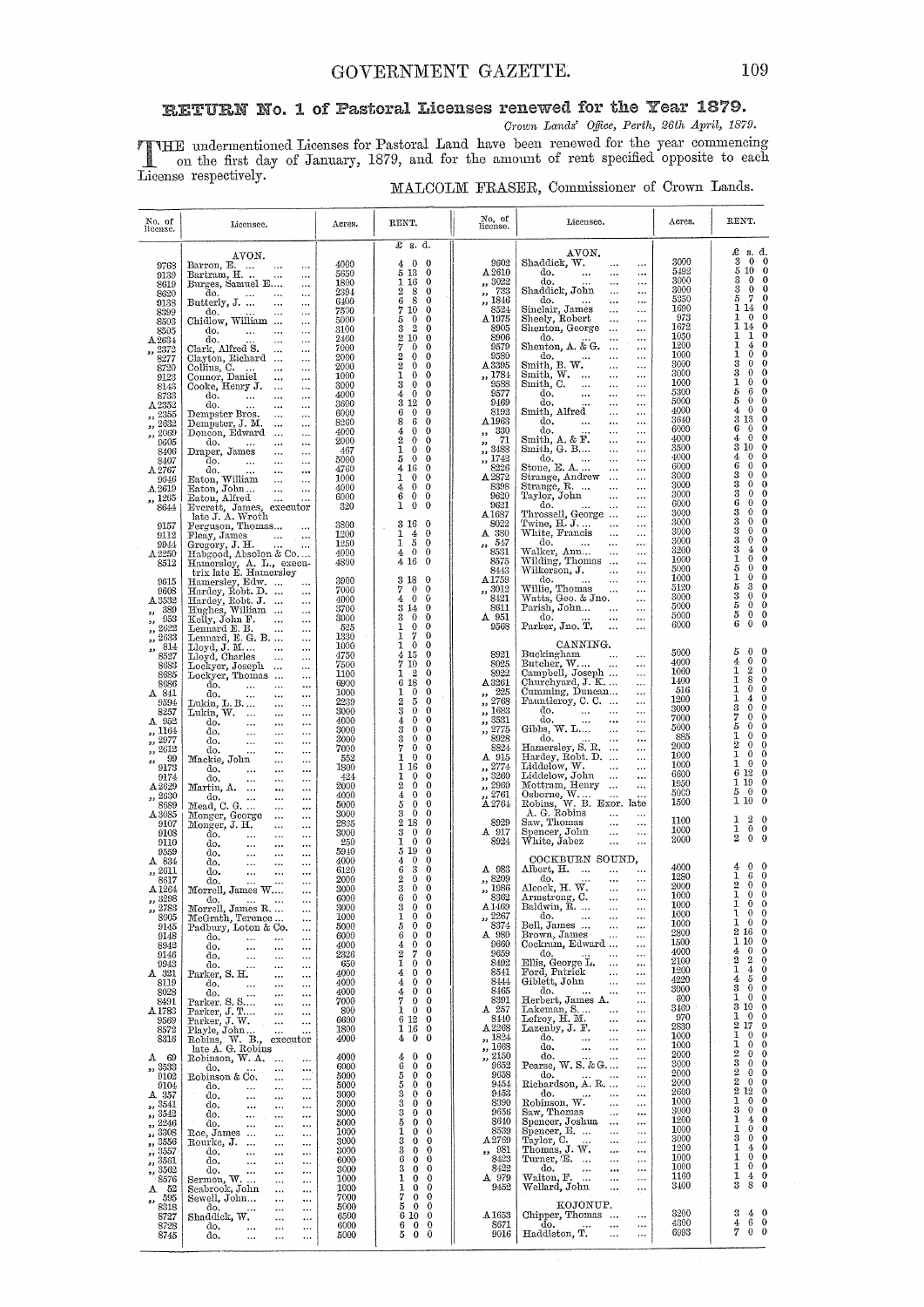# GOVERNMENT GAZETTE.

RETURN No. 1 of Pastoral Licenses renewed for the Year 1879-(continued.)

| No. of<br>license.                                                                                                                                                                                                                                                                     | Licensee.                                                                                                                                                                                                                                                                                                                                                                                                                                                                                                                                                                                                                                                                                                                                                                                                                                                                                                                                                                                                                                                                                                                                                                                                    | Acres.                                                                                                                                                                                                                                    | RENT.                                                                                                                                                                                                                                                                                                                                                                                                                                                                                                                                                                                                                                                                                                                                                                                                                                                                                                                                                                                       | No. of<br>license.                                                                                                                                                                                                                                                                                                                            | Licensee.                                                                                                                                                                                                                                                                                                                                                                                                                                                                                                                                                                                                                                                                                                                                                                                                                                                                                                                                                                                                                                                                                                                                                                                                                                                                                                                                                             | Acres.                                                                                                                                                                                                                                               | RENT.                                                                                                                                                                                                                                                                                                                                                                                                                                                                                                                                                                                                                                                                                                                                                                                                                                                                                                                                                                              |
|----------------------------------------------------------------------------------------------------------------------------------------------------------------------------------------------------------------------------------------------------------------------------------------|--------------------------------------------------------------------------------------------------------------------------------------------------------------------------------------------------------------------------------------------------------------------------------------------------------------------------------------------------------------------------------------------------------------------------------------------------------------------------------------------------------------------------------------------------------------------------------------------------------------------------------------------------------------------------------------------------------------------------------------------------------------------------------------------------------------------------------------------------------------------------------------------------------------------------------------------------------------------------------------------------------------------------------------------------------------------------------------------------------------------------------------------------------------------------------------------------------------|-------------------------------------------------------------------------------------------------------------------------------------------------------------------------------------------------------------------------------------------|---------------------------------------------------------------------------------------------------------------------------------------------------------------------------------------------------------------------------------------------------------------------------------------------------------------------------------------------------------------------------------------------------------------------------------------------------------------------------------------------------------------------------------------------------------------------------------------------------------------------------------------------------------------------------------------------------------------------------------------------------------------------------------------------------------------------------------------------------------------------------------------------------------------------------------------------------------------------------------------------|-----------------------------------------------------------------------------------------------------------------------------------------------------------------------------------------------------------------------------------------------------------------------------------------------------------------------------------------------|-----------------------------------------------------------------------------------------------------------------------------------------------------------------------------------------------------------------------------------------------------------------------------------------------------------------------------------------------------------------------------------------------------------------------------------------------------------------------------------------------------------------------------------------------------------------------------------------------------------------------------------------------------------------------------------------------------------------------------------------------------------------------------------------------------------------------------------------------------------------------------------------------------------------------------------------------------------------------------------------------------------------------------------------------------------------------------------------------------------------------------------------------------------------------------------------------------------------------------------------------------------------------------------------------------------------------------------------------------------------------|------------------------------------------------------------------------------------------------------------------------------------------------------------------------------------------------------------------------------------------------------|------------------------------------------------------------------------------------------------------------------------------------------------------------------------------------------------------------------------------------------------------------------------------------------------------------------------------------------------------------------------------------------------------------------------------------------------------------------------------------------------------------------------------------------------------------------------------------------------------------------------------------------------------------------------------------------------------------------------------------------------------------------------------------------------------------------------------------------------------------------------------------------------------------------------------------------------------------------------------------|
| 9541<br>A 269<br>,, 3481<br>,, 1378<br>8306<br>8674<br>A 2025                                                                                                                                                                                                                          | KOJONUP.<br>Haddleton, T.<br>$\sim 100$<br>$\cdots$<br>do.<br>$\sim$ 100 $\mu$<br>$\ldots$<br>Quartermaine, Henry<br><br>Quartermaine, Alfred<br>$\cdots$<br>do.<br><b>Contract Contract</b><br>$\cdots$<br>Quartermaine, Eli.<br>$\cdots$<br>Shenton, George<br>$\ldots$                                                                                                                                                                                                                                                                                                                                                                                                                                                                                                                                                                                                                                                                                                                                                                                                                                                                                                                                    | 5000<br>6000<br>3540<br>5000<br>2000<br>5000<br>4000                                                                                                                                                                                      | $\begin{array}{cc} \pounds & \mathbf{s}.\ \mathbf{d}, \\ 5 & 0 & 0 \end{array}$<br>60<br>$\theta$<br>3 11 0<br>5 0 0<br>$2\quad 0$<br>$\mathbf{0}$<br>5<br>$\mathbf{0}$<br>$\theta$<br>$4\quad0$<br>$\bf{0}$                                                                                                                                                                                                                                                                                                                                                                                                                                                                                                                                                                                                                                                                                                                                                                                | 8545<br>A 3499<br>,, 2732<br>$\ldots$ 1925<br>$\frac{2346}{2346}$<br>9442<br>8823<br>8828                                                                                                                                                                                                                                                     | SWAN.<br>Jones, Thomas<br>$\ldots$<br>$\cdots$<br>Jones, S.<br>$\ddotsc$<br>$\cdots$<br>Kelly, T.<br>King, D. & W.<br>$\cdots$<br>$\ldots$<br>$\cdots$<br>$\ldots$<br>Loton, W. T.<br>Lukin, L. B<br>$\cdots$<br>$\ddotsc$<br>$\cdots$<br>$\ldots$<br>$\mathrm{do}$<br>$\ldots$<br>$\ldots$<br>Mayo, Mary A.<br>$\cdots$<br>$\ldots$                                                                                                                                                                                                                                                                                                                                                                                                                                                                                                                                                                                                                                                                                                                                                                                                                                                                                                                                                                                                                                  | 3000<br>3000<br>4540<br>3000<br>3000<br>5000<br>4000<br>1000                                                                                                                                                                                         | £<br>s. d.<br>$0\quad 0$<br>3<br>$0\quad 0$<br>3<br>4 11 0<br>$\theta$<br>$\mathbf{0}$<br>3<br>$\theta$<br>$\theta$<br>3<br>5<br>$\bf{0}$<br>$\theta$<br>$\mathbf{0}$<br>$\ddot{\mathbf{0}}$<br>4<br>1<br>$\bf{0}$<br>$\bf{0}$                                                                                                                                                                                                                                                                                                                                                                                                                                                                                                                                                                                                                                                                                                                                                     |
| A 2705<br>,, 2704<br>8889<br>9736<br>9967<br>9748<br>8452<br>A 2848<br>,, 3563<br>8566<br>A 938<br>,, 939<br>,, 3317<br>, 3565<br>8835<br>A 2340<br>,, 2341<br>,, 3331<br>8847<br>8383<br>9737<br>A 706<br>,, 1035                                                                     | MELBOURNE.<br>Bishop & Son, G.<br><br>do.<br>do.<br>Brockman, W.<br>Campbell, J. & W.<br>Campbell, J. & W.<br><br>$\cdots$<br>$\ldots$<br>$\ldots$<br>Clark, G. B. $\dots$ $\dots$<br>$\ldots$<br>Clinch, Charles<br>$\ldots$<br>$\ddotsc$<br>$\begin{array}{llll} \mbox{do.} & \dots & \dots \\ \mbox{do.} & \dots & \dots \end{array}$<br>$\cdots$<br>$\ldots$<br>Clinch, James<br>$\ldots$<br>do.<br>$\ldots$<br>$\overset{\text{do.}}{\text{Clune, J. & J.}\quad }\cdots \qquad \cdots$<br>$\sim$ .<br>$\ldots$<br>Farrell, Richard<br>$\ldots$<br>Hennessey, C.<br>$\ldots$<br>$d\sigma$ ,<br>$\cdots$<br>Joyce, John<br>$\ldots$<br>King, E.<br>$\cdots$<br>do.<br>$\ldots$<br>Macpherson, Donald<br>$\ldots$<br>Salvado, Rosendo                                                                                                                                                                                                                                                                                                                                                                                                                                                                      | 7000<br>7200<br>4000<br>2000<br>1000<br>2000<br>4000<br>3000<br>3000<br>4000<br>3000<br>3000<br>1000<br>3000<br>1000<br>4000<br>3000<br>4000<br>3000<br>7000<br>6000<br>1450<br>4550                                                      | $\frac{7}{7}$<br>$\bf{0}$<br>$\mathbf{0}$<br>$\frac{4}{2}$<br>$\mathbf{0}$<br>4<br>$\bf{0}$<br>$\theta$<br>$\boldsymbol{2}$<br>$\mathbf{0}$<br>$\theta$<br>1<br>$0\quad 0$<br>$\overline{2}$<br>$\bf{0}$<br>$\bf{0}$<br>$\mathbf{0}$<br>4<br>$\bf{0}$<br>3<br>$\theta$<br>$\bf{0}$<br>3<br>$\bf{0}$<br>$\mathbf{0}$<br>$\overline{4}$<br>$\overline{0}$<br>$\bf{0}$<br>3<br>$\Omega$<br>$\mathbf 0$<br>3<br>$\mathbf{0}$<br>$\mathbf{0}$<br>1<br>$\theta$<br>$\mathbf{0}$<br>3<br>$\theta$<br>$\bf{0}$<br>1<br>$\theta$<br>$\bf{0}$<br>4<br>$\mathbf{0}$<br>$\bf{0}$<br>$\bf 3$<br>$\theta$<br>$\theta$<br>$\pmb{4}$<br>$\theta$<br>$\mathbf{0}$<br>3<br>$\theta$<br>$\bf{0}$<br>7<br>$\mathbf{0}$<br>$\mathbf{0}$<br>$6\quad 0$<br>$\mathbf{0}$<br>19<br>$\overline{0}$<br>4110                                                                                                                                                                                                            | 8829<br>A 233<br>232<br>$\overline{\mathbf{v}}$<br>$\frac{1}{10}$ , $2888$<br>$\frac{7}{100}$ 3567<br>, 234<br>$\frac{7}{973}$<br>974<br>$\pmb{\mathfrak{z}}$<br>$\frac{1}{2}$ , 3498<br>975<br>$\rightarrow$<br>6<br>,,<br>9446<br>$A$ 243<br>8445<br>A-1680<br>8448<br>A 1672<br>8411<br>$\Lambda\,1671$<br>8497<br>8855                    | do.<br>$\ddotsc$<br>$\ldots$<br>Moore, W. D.<br>Morley, Chas.<br>O'Neill, John<br>$\cdots$<br>$\cdots$<br>$\ddots$<br>$\ldots$<br>$\ddotsc$<br>$\cdots$<br>do.<br>Osborne, W.<br>Osborne & Clarkson<br>$\cdots$<br>$\cdots$<br>$\ldots$<br>Roe, James<br>$\sim 10^{-1}$<br>$\ldots$<br>do.<br>$\sim 10^{-1}$<br>$\ldots$<br>do.<br>$\sim$<br>$\ldots$<br>$\ldots$<br>Sadler, George<br>Sewell, George<br>$\sim 10^{-11}$<br>$\ldots$<br>$\ldots$<br>$\ldots$<br>Smith, G. W.<br>Spice, F., Executrix late<br>James Spice<br>Spice, $F$ .<br>Spice, $W$ . J.<br>$\cdots$<br>$\ldots$<br>Thompson, J.<br>Thompson, J.<br>Warren, Edward<br>$\ldots$<br>$\ldots$<br>Wells, $\mathbb{E}\cdot \&$ S.<br>$\sim$ 100 $\pm$<br>$\cdots$<br>York, John<br>$\ldots$<br>Wilson, Elizabeth<br>$\cdots$<br>VICTORIA.                                                                                                                                                                                                                                                                                                                                                                                                                                                                                                                                                               | 4000<br>3000<br>3000<br>1000<br>3000<br>4000<br>9000<br>1600<br>1000<br>2680<br>1138<br>2000<br>4000<br>7470<br>1500<br>3800<br>2565<br>760<br>3000<br>1000<br>1000                                                                                  | $\mathbf{0}$<br>$\bf{0}$<br>4<br>3<br>$\bf{0}$<br>$\bf{0}$<br>3<br>$\bf{0}$<br>$\bf{0}$<br>1<br>$\bf{0}$<br>$\theta$<br>$\mathbf{0}$<br>$\bf{0}$<br>3<br>$\overline{4}$<br>$\bf{0}$<br>$\bf{0}$<br>9<br>$\mathbf{0}$<br>$\bf{0}$<br>112<br>$\bf{0}$<br>$\mathbf{0}$<br>$\theta$<br>1<br>$2\;14$<br>$\overline{0}$<br>3<br>$\theta$<br>1<br>$\bf{0}$<br>$\overline{0}$<br>$\boldsymbol{2}$<br>4<br>$0\quad 0$<br>$\overline{0}$<br>710<br>1100<br>3 16<br>$\mathbf{0}$<br>$2\,12$<br>$\bf{0}$<br>1<br>$0\quad 0$<br>$0 \quad 0$<br>3<br>$0\quad 0$<br>1<br>$0 \quad 0$<br>1                                                                                                                                                                                                                                                                                                                                                                                                         |
| $, \frac{3328}{3}$<br>,, 3412<br>A 1876<br>,, 3191<br>,, 2681<br>$\frac{7}{12}$ 2811<br>8583<br>8584<br>8586<br>8484<br>A 175<br>,, 2378<br>8470<br>A 167<br>8486<br>8476<br>8477<br>8478<br>8479                                                                                      | $\cdots$<br>$d\sigma$ ,<br>$\ldots$<br>do.<br>$\sim 100$<br>$\cdots$<br>$\cdots$<br>MURRAY.<br>Adam, A. R. & J.<br>$\cdots$<br>Bailey, J.<br>$\cdots$<br>Birch, Arthur<br>$\cdots$<br>do.<br>$\ldots$<br>$\cdots$<br>$\begin{array}{ccc}\n & \text{do.} & \dots \\  & \text{do.} & \dots \\  \text{Bireh, L.} & \dots\n \end{array}$<br>$\ldots$<br>$\ldots$<br>$\cdots$<br>$\cdots$<br>$\ldots$<br>$\cdots$<br>Cooper, Joseph<br>Cornish, W.<br>Eacott, Joseph<br>$\sim$ $\sim$<br>$\ldots$<br>$\ldots$<br>$\ldots$<br>$\ldots$<br>$\ldots$<br>Fawcett, T.<br>$\ldots$<br>$\ldots$<br>Fouracre, John<br>$\ldots$<br>$\ldots$<br>Green, Levi<br>$\ddotsc$<br>$\ddotsc$<br>Herron, Rachel, executrix<br>late James Herron<br>$\cdots$<br>do.<br>$\cdots$<br>$\ldots$<br>$\cdots$<br>$\begin{array}{ccccc}\n\text{do.} & & \dots \\ \text{do.} & & \dots \\ \text{do.} & & \dots\n\end{array}$<br>$\ldots$<br>$\cdots$<br>$\ldots$<br>$\ldots$                                                                                                                                                                                                                                                                 | 4000<br>1000<br>3000<br>3000<br>4000<br>4000<br>4000<br>4000<br>6000<br>3000<br>4000<br>3000<br>6800<br>3000<br>6000<br>3000<br>1500<br>2000<br>3000                                                                                      | $\bf{0}$<br>40<br>$1\quad0$<br>$\overline{0}$<br>$\overline{0}$<br>3<br>$\overline{0}$<br>3<br>$\overline{0}$<br>$\theta$<br>4.<br>$\overline{0}$<br>$\overline{0}$<br>$\boldsymbol{4}$<br>$\theta$<br>$\bf{0}$<br>$\mathbf{d}_t$<br>$\mathbf{0}$<br>$\overline{0}$<br>$\frac{4}{2}$<br>$\overline{0}$<br>$\bf{0}$<br>6<br>$\overline{0}$<br>$\overline{0}$<br>300<br>40<br>$\overline{0}$<br>$3 \quad 0$<br>$\bf{0}$<br>6 16 0<br>$3\quad 0$<br>$\overline{0}$<br>$6\quad 0$<br>$\bf{0}$<br>$3\quad 0\quad 0$<br>1100<br>$2\quad 0\quad 0$<br>$\overline{\mathbf{3}}$<br>$0\quad 0$                                                                                                                                                                                                                                                                                                                                                                                                        | 8787<br>A 2405<br>,, 1347<br>$, \overline{2541}$<br>$\frac{2796}{2796}$<br>$\frac{2539}{2539}$<br>$\frac{1}{2}$ , 3148<br>9286<br>A1622<br>,, 1274<br>$\frac{7}{12}$ , $\frac{2718}{2718}$<br>$\frac{7}{2157}$<br>,, 3119<br>9308<br>9254<br>$\,$ , $\,$ 793 $\,$ 9252<br>A <sub>1094</sub><br>9218<br>A 3380<br>,, 3039<br>,, 3184           | Burges, T.<br>$\ldots$<br>$\ldots$<br>Clarkson, E. W.<br>$\ldots$<br>$\ldots$<br>Cooke, N. W.<br>$\sim$<br>$\cdots$<br>$\cdots$<br>$\ldots$<br>$\cdots$<br>$\ldots$<br>$\ldots$<br>$\ldots$<br>$_{\rm{Cook, Henry}}^{\rm{do.}}$<br>$\ldots$<br>$\ldots$<br>$\ldots$<br>$\ldots$<br>$\mathrm{Cooke}, \, \mathrm{H.} \, \mathrm{J.} \ldots$<br>$\ldots$<br>$\ldots$<br>Criddle, W.<br>$\sim$<br>$\ldots$<br>do.<br>$\sim 100$ km s $^{-1}$<br>$\ldots$<br>$\cdots$<br>Criddle, Henry<br>$\ldots$<br>Caleb, Massingham<br>$\ldots$<br>Habgood, R. M.<br>$\ldots$<br>Hamersley, Hugh<br>$\ldots$<br>do.<br>$\ldots$<br>$\cdots$<br>Hamersley, estate E.<br>$\ldots$<br>Kirkup, Thomas<br>$\ldots$<br>Long, $W$ .<br>$\cdots$<br>Macpherson, Duncan<br>$\ldots$<br>$rac{1}{40}$<br>$\ldots$<br>do.<br>$\ldots$<br>$\ldots$                                                                                                                                                                                                                                                                                                                                                                                                                                                                                                                                                 | 3000<br>5000<br>5000<br>6000<br>5000<br>5000<br>6000<br>5500<br>5000<br>5000<br>4000<br>4000<br>5000<br>2500<br>4000<br>4000<br>4600<br>4000<br>6000<br>5000<br>4000<br>2000                                                                         | $\boldsymbol{3}$<br>$0\quad 0$<br>5<br>$\mathbf 0$<br>$\overline{0}$<br>$\mathbf 0$<br>$\mathbf{0}$<br>5<br>$\mathbf 0$<br>$\theta$<br>6<br>$\bf{0}$<br>$\theta$<br>5<br>$0\quad 0$<br>5<br>$\mathbf 0$<br>$\mathbf{0}$<br>6<br>5 10<br>$\bf{0}$<br>$\mathbf{0}$<br>5<br>0<br>$\ddot{0}$<br>$\bf{0}$<br>5<br>$\ddot{\mathbf{0}}$<br>$\mathbf{0}$<br>4<br>$\ddot{\mathbf{0}}$<br>4<br>$\bf{0}$<br>$\theta$<br>5<br>$\bf{0}$<br>$2\ 10$<br>$\ddot{\mathbf{0}}$<br>4<br>$\theta$<br>0<br>$\boldsymbol{0}$<br>4<br>$\mathbf 0$<br>$\overline{0}$<br>4 12<br>$\bf{0}$<br>4<br>$\bf{0}$<br>$\ddot{\mathbf{0}}$<br>$\mathbf 0$<br>6<br>$\mathbf 0$<br>$\mathbf 0$<br>5<br>$\mathbf{0}$<br>4<br>$\theta$<br>2<br>$\bf{0}$<br>$\theta$                                                                                                                                                                                                                                                      |
| 8480<br>A <sub>1518</sub><br>8636<br>A3356<br>8413<br>9684<br>8414<br>8591<br>8396<br>8481<br>8485<br>9682<br>A1203<br>$, \frac{147}{5}$                                                                                                                                               | $\ldots$<br>$\cdots$<br>do.<br>$\ddotsc$<br>$\ddotsc$<br>$\ldots$<br>Logue, Joseph, junr.<br>$\ldots$<br>Murray, J. G.<br>$\ldots$<br>$\ldots$<br>do.<br>$\ldots$<br>$\ldots$<br>do.<br>$\sim$ $\sim$<br>$\ldots$<br>$\cdots$<br>do.<br>$\ldots$<br>$\ldots$<br>McLarty, John<br>Oakley, T. W.<br>Pollard, W.<br>$\ldots$<br>$\cdots$<br>$\ldots$<br>$\cdots$<br>$\ldots$<br>$\ldots$<br>Pumphrey, W.<br>$\ldots$<br>$\cdots$<br>Sutton, Henry<br>$\ldots$<br>$\ldots$<br>Tuckey, Chas.<br>$\cdots$<br>$\cdots$<br>NELSON.<br>A 661 Giblett, John<br>$\ldots$<br>$\cdots$                                                                                                                                                                                                                                                                                                                                                                                                                                                                                                                                                                                                                                    | 4000<br>1000<br>8000<br>3000<br>1000<br>1000<br>6000<br>3000<br>3000<br>4000<br>3000<br>5000<br>1140<br>5000                                                                                                                              | $\bar{4}$<br>$0\quad 0$<br>$\overline{1}$<br>$0 \quad 0$<br>$\begin{smallmatrix} 8\\3\\1\\1 \end{smallmatrix}$<br>$0 \quad 0$<br>$0 \quad 0$<br>$0 \quad 0$<br>$0\quad 0$<br>6<br>$0 \quad 0$<br>$\frac{3}{4}$<br>$0\quad 0$<br>$0 \quad 0$<br>$0\quad 0$<br>$\frac{3}{3}$<br>$\frac{5}{1}$<br>$\theta$<br>$\mathbf 0$<br>$\theta$<br>$\mathbf 0$<br>3<br>$\theta$<br>$\mathbf{0}$<br>5<br>-0<br>$3\quad 0\quad 0$                                                                                                                                                                                                                                                                                                                                                                                                                                                                                                                                                                          | $\frac{7}{12}$ , $\frac{2543}{3513}$<br>,, 1092<br>,, 1093<br>,, 1625<br>,, 3114<br>,, 2646<br>, 3177<br>,, 3178<br>619<br>$\bullet$<br>, 3577<br>,, 3174<br>,, 3183<br>,, 2966<br>8609<br>A 8890                                                                                                                                             | $\dots$<br>$\cdots$<br>$\ldots$<br>$\ldots$<br>Padbury, Loton & Co.<br>$\ldots$<br>Pell, John<br>$\cdots$<br>do.<br>$\cdots$<br>Rowland, Richard, junr<br>do.<br>Salvado, Rosendo<br>$\ldots$<br>do.<br>Waldeck, Hy. F.<br>$\cdots$<br>$\ldots$<br>Waldeck & Brand<br>$\ldots$<br>do.<br><b>Contract Contract</b><br>$\ldots$<br>Whitfield, Thomas<br>$\cdots$<br>Brockman, W.<br>$\cdots$<br>$\cdots$                                                                                                                                                                                                                                                                                                                                                                                                                                                                                                                                                                                                                                                                                                                                                                                                                                                                                                                                                                | 3000<br>4130<br>8000<br>3360<br>2600<br>4000<br>3000<br>5000<br>5000<br>4000<br>3000<br>5000<br>5000<br>4000<br>4000<br>5000                                                                                                                         | 3<br>$\bf{0}$<br>$\mathbf 0$<br>3<br>4<br>$\bf{0}$<br>$\ddot{\mathbf{0}}$<br>8<br>$\theta$<br>7<br>3<br>$\mathbf{0}$<br>$2\;12$<br>$\theta$<br>4<br>$\bf{0}$<br>$\theta$<br>3<br>$\bf{0}$<br>$\theta$<br>5<br>$\bf{0}$<br>$\theta$<br>$\mathbf 0$<br>$\theta$<br>5<br>4<br>$\mathbf 0$<br>$\begin{smallmatrix} 0 \\ 0 \end{smallmatrix}$<br>3<br>$\bf{0}$<br>$\mathbf 0$<br>$\overline{0}$<br>5<br>$\mathbf 0$<br>$\mathbf{0}$<br>5<br>$0 \quad 0$<br>4<br>$0 \quad 0$<br>4<br>5<br>$0\quad 0$                                                                                                                                                                                                                                                                                                                                                                                                                                                                                     |
| 2022<br>A2245<br>9079<br>N 609<br>,, 610<br>,, 1047<br>216<br>$\mathbf{r}$<br>217<br>$, \,$                                                                                                                                                                                            | Higgins, John<br>$\cdots$<br>$\cdots$<br>Shenton, George<br>$\ldots$<br>Smith, M. A.<br>$\ldots$<br>$\ldots$<br>Steere, Jas. G. Lee<br>$\ldots$<br>NORTH.<br>Brown, Aubrey<br>$\ldots$<br>$\ldots$<br>do.<br>$\sim$ 100 $\mu$<br>$\ldots$<br>$\ldots$<br>Gibbons, R.<br>$\ldots$<br>$\ldots$<br>Grant & Co. $\dots$<br>$\sim$<br>$\ldots$<br>do,<br>$\sim$<br>$\ldots$<br>$\ldots$                                                                                                                                                                                                                                                                                                                                                                                                                                                                                                                                                                                                                                                                                                                                                                                                                           | 3000<br>4000<br>5000<br>4800<br>4000<br>4000<br>7000<br>100<br>100                                                                                                                                                                        | 400<br>500<br>4160<br>$1 \quad 0 \quad 0$<br>$1 \quad 0 \quad 0$<br>1150<br>$1 \quad 0 \quad 0$<br>$\overline{1}$ 0 0                                                                                                                                                                                                                                                                                                                                                                                                                                                                                                                                                                                                                                                                                                                                                                                                                                                                       | A 3207<br>9338<br>A 163<br>,, 2948<br>$\frac{3571}{1,3507}$<br>,, 2095<br>,, 2330<br>,, 9330<br>,, 3002                                                                                                                                                                                                                                       | WELLINGTON.<br>Bailey, J.<br>$\ddotsc$<br><br>Fouracre, John<br>$\cdots$<br>$\cdots$<br>do.<br>$\ldots$<br>$\cdots$<br>Hooley & New.<br>$\ldots$<br>$\ldots$<br>$d\sigma$ ,<br>$\ldots$<br>$\cdots$<br>do.<br>$\cdots$<br>$\ldots$<br>$\ddotsc$<br>Shaddick, John<br>$\cdots$<br>$\ldots$<br>Steere, James G. Lee<br>$\cdots$<br>do.<br>$\frac{d}{d}$ Walton J. G.<br>$\cdots$<br>$\cdots$<br>$\ddotsc$<br>$\ddotsc$                                                                                                                                                                                                                                                                                                                                                                                                                                                                                                                                                                                                                                                                                                                                                                                                                                                                                                                                                  | 3000<br>2000<br>2000<br>8000<br>4000<br>5000<br>4000<br>864<br>5000<br>3000                                                                                                                                                                          | 3<br>$0\quad 0$<br>$\overline{2}$<br>$0\quad 0$<br>$0 \quad 0$<br>$\overline{2}$<br>8<br>$\mathbf{0}$<br>$\overline{0}$<br>$\theta$<br>$\mathbf{0}$<br>4<br>$\theta$<br>$\mathbf{0}$<br>5<br>$0 \quad 0$<br>4<br>$0 \quad 0$<br>1<br>$0\quad 0$<br>5<br>$\ddot{\text{o}}$<br>$\bf{0}$<br>$\bf 3$                                                                                                                                                                                                                                                                                                                                                                                                                                                                                                                                                                                                                                                                                   |
| 9418<br>A 151<br>8354<br>8518<br>8516<br>8826<br>8551<br>8357<br>A3276<br>,, 3270<br>8348<br>8863<br>8562<br>A 242<br>,, 2153<br>8642<br>8393<br>8394<br>8875<br>A 3092<br>,, 3091<br>$\frac{1}{251}$<br>8546<br>A 976<br>,, 1957<br>,, 2738<br>8880<br>8879<br>8542<br>$\Lambda 1673$ | SUSSEX.<br>Harris, J. S.<br>$\sim$ $\sim$<br>$\cdots$<br>Moore, W.D.<br>$\cdots$<br>$\cdots$<br>SWAN.<br>Andrews, F.<br>$\ldots$<br>$\ddotsc$<br>Armstrong, J.<br>$\ldots$<br>$\cdots$<br>do.<br>$\mathbb{L}$ and<br>$\ldots$<br>$\cdots$<br>Atkinson, J<br>$\ldots$<br><br>Brockman, H.<br>$\ldots$<br>$\ldots$<br>Buckingham, John<br>$\ldots$<br>Clarkson, B. D.<br>$\sim$<br>$\cdots$<br>Clune, $J.$ & $J.$<br>$\ldots$<br>$\ldots$<br>Clune, M. J. & J.<br>$\cdots$<br>Cockman, John<br>$\sim$<br>$\cdots$<br>Cockran, R.<br>$\ldots$<br>$\cdots$<br>do.<br>$\cdots$<br>$\ldots$<br>$\ldots$<br>Coppin, Henry<br>$\ldots$<br>$\ldots$<br>Corbett, James<br>$\ldots$<br>$\cdots$<br>Darch, Thomas S.<br>$\cdots$<br>do.<br>$\cdots$<br>$\ddotsc$<br>DeBurgh, Robt.<br>$\ddotsc$<br>$\cdots$<br>DeBurgh, Fitzpatrick<br>$\cdots$<br>do.<br>$\cdots$<br>$\ldots$<br>$\ddotsc$<br>Dewar, John<br>$\ddotsc$<br>$\cdots$<br>Duffy, B.<br>$\cdots$<br>$\ldots$<br>Fauntleroy, C. C.<br>$\ddotsc$<br>Ferguson, C. W.<br>$\cdots$<br>Gibbs, $W$ . $L$<br>$\ddotsc$<br>$\ldots$<br>Gibbs, H.<br>$\cdots$<br>$\cdots$<br>do.<br>$\ldots$<br>$\cdots$<br>Hamersley, S. R.<br>Jones, Thomas<br>$\ddotsc$<br>$\cdots$ | 383<br>5000<br>2000<br>5000<br>1000<br>4000<br>4000<br>2550<br>5000<br>7040<br>5000<br>3000<br>5000<br>4000<br>3000<br>1000<br>1536<br>2000<br>1000<br>3000<br>4000<br>700<br>1850<br>2000<br>1050<br>2120<br>2000<br>1000<br>950<br>3000 | $0\quad 0$<br>$\frac{1}{5}$<br>$\ddot{\mathbf{0}}$<br>$\mathbf{0}$<br>$\,2$<br>$0\quad 0$<br>$\bf 5$<br>$0\quad 0$<br>1<br>$0\quad 0$<br>$\overline{4}$<br>$0\quad 0$<br>$4^{\circ}$<br>$\mathbf{0}$<br>$\theta$<br>$\begin{smallmatrix} 2 & 11 & 0 \ 5 & 7 & 1 \ 7 & 5 & 0 \ 8 & 0 & 0 \ 5 & 0 & 0 \end{smallmatrix}$<br>$\mathbf{0}$<br>$\bf{0}$<br>$1\quad0$<br>$0\quad 0$<br>$\overline{0}$<br>$\overline{0}$<br>$\theta$<br>4<br>$\overline{0}$<br>3<br>$\theta$<br>$\overline{0}$<br>1<br>$\theta$<br>$\mathbf{0}$<br>1110<br>$2\quad 0$<br>$\bf{0}$<br>1<br>$\theta$<br>$\overline{0}$<br>$\mathbf 0$<br>3<br>$\overline{0}$<br>$\theta$<br>4<br>$\overline{0}$<br>$\mathbf{1}$<br>$\bf{0}$<br>$\overline{0}$<br>1 17<br>$\mathbf{0}$<br>$\boldsymbol{2}$<br>$\mathbf{0}$<br>$\bf{0}$<br>$\mathbf{I}$<br>1<br>$\theta$<br>$\boldsymbol{2}$<br>3<br>$\mathbf 0$<br>$\bar{2}$<br>$\theta$<br>$\theta$<br>1<br>$\theta$<br>$\mathbf{0}$<br>1<br>$0\quad 0$<br>3<br>$\bf{0}$<br>$\theta$ | 8809<br>A.2311<br>,, 998<br>9693<br>A 926<br>9125<br>A 260<br>8161<br>8162<br>A 928<br>8811<br>$\Delta\,1023$<br>,, 1654<br>8984<br>3574<br>A1662<br>,, 2568<br>,, 3007<br>8969<br>8382<br>8460<br>A 346<br>- 7<br>$\bullet\bullet$<br>193<br>$\mathbf{H}$<br>194<br>,,<br>$\frac{1}{2}$ , 3236<br>,, 1249<br>8253<br>8763<br>A 199<br>,, 198 | WILLIAMS.<br>Andrews, W.<br>$\sim$ $\sim$<br>$\cdots$<br>do.<br>Bailey J.<br>$\frac{1}{2}$<br>$\ddotsc$<br>$\cdots$<br>$\cdots$<br>$\ldots$<br>Brandrick, Thomas<br>$\ldots$<br>do.<br>Clayton, Richard<br>$\cdots$<br>$\ldots$<br>$\frac{\text{do.}}{\text{Commall, W.}}$<br>$\cdots$<br>$\ldots$<br>$\ldots$<br>$\ldots$<br>$\begin{array}{ccc}\n&\text{do.} & \dots \\ \text{Crane, J.} & \dots\n\end{array}$<br>$\ddotsc$<br>$\cdots$<br>$\cdots$<br>$\ldots$<br>Eddie, John<br>$\cdots$<br>$\cdots$<br>$\overset{\text{do.}}{\text{Fallan\_J. B. \dots}}$<br>$\ddotsc$<br>$\cdots$<br>$\ldots$<br>$\cdots$<br>Fleay, James<br>$\ldots$<br>$\ldots$<br>Gibbs, $W, J$ .<br>$\ldots$<br>$\ddotsc$<br>Glyde, G.<br>$\ddotsc$<br>$\cdots$<br>do.<br>$\ddotsc$<br>$\ldots$<br>$\ldots$<br>do.<br>$\cdots$<br>Gull, Estate of T. C.<br>$\ddotsc$<br>Hamersley, M. T.<br>$\cdots$<br>do.<br>$\ddotsc$<br>$\ddotsc$<br>$\ldots$<br>do.<br>$\sim$<br>$\ddotsc$<br>$\cdots$<br>Harris, W.<br>$\ddotsc$<br>$\cdots$<br>do.<br>$\ldots$<br>$\cdots$<br>$\cdots$<br>do.<br>$\cdots$<br>$\cdots$<br>$\ddotsc$<br>Hooley & New<br>$\cdots$<br>$\cdots$<br>do.<br>$\cdots$<br>$\cdots$<br>$\cdots$<br>Lukin W.<br>$\cdots$<br>$\cdots$<br>$\cdots$<br>do.<br>$\ldots$<br>$\cdots$<br>$\cdots$<br>do.<br>$\sim$<br>$\ldots$<br>$\ddots$<br>do.<br>$\ldots$<br>$\cdots$<br>$\cdots$ | 4000<br>6000<br>3000<br>5000<br>5000<br>8000<br>7000<br>2000<br>2000<br>4000<br>4000<br>4000<br>6000<br>5300<br>3000<br>3000<br>3000<br>3000<br>5000<br>2000<br>4000<br>3000<br>5000<br>3000<br>7000<br>4000<br>1280<br>5000<br>5000<br>5000<br>4000 | $\mathbf{0}$<br>$\bf{0}$<br>4<br>0<br>$\ddot{\mathbf{0}}$<br>6<br>0<br>$\theta$<br>3<br>$\bf{0}$<br>$\theta$<br>5<br>0<br>$\theta$<br>5<br>0<br>$\theta$<br>8<br>0<br>$\mathbf{0}$<br>7<br>$\mathbf 0$<br>$\theta$<br>$\overline{2}$<br>0<br>$\overline{0}$<br>$\overline{2}$<br>$\bf{0}$<br>$\ddot{\mathbf{0}}$<br>4<br>0<br>$\bf{0}$<br>4<br>$\bf{0}$<br>$\mathbf 0$<br>4<br>$\bf{0}$<br>$\mathbf 0$<br>6<br>6<br>$\overline{0}$<br>5<br>0<br>$\bf{0}$<br>3<br>$\bf{0}$<br>$\mathbf 0$<br>3<br>0<br>$\mathbf 0$<br>3<br>$\mathbf 0$<br>$\ddot{\mathbf{0}}$<br>3<br>$\mathbf 0$<br>$\mathbf 0$<br>5<br>$\bf{0}$<br>$\theta$<br>$\overline{2}$<br>0<br>$\bf{0}$<br>4<br>$\bf{0}$<br>$\bf{0}$<br>3<br>0<br>$\mathbf 0$<br>5<br>$\bf{0}$<br>$\ddot{\mathbf{0}}$<br>3<br>$\bf{0}$<br>$\bf{0}$<br>7<br>$\boldsymbol{0}$<br>$\bf{0}$<br>4<br>6<br>$\theta$<br>1<br>$\theta$<br>0<br>5<br>$\mathbf{o}$<br>$\theta$<br>5<br>$\bf{0}$<br>$\mathbf 0$<br>5<br>$\mathbf{0}$<br>$\theta$<br>4 |

 $\overline{a}$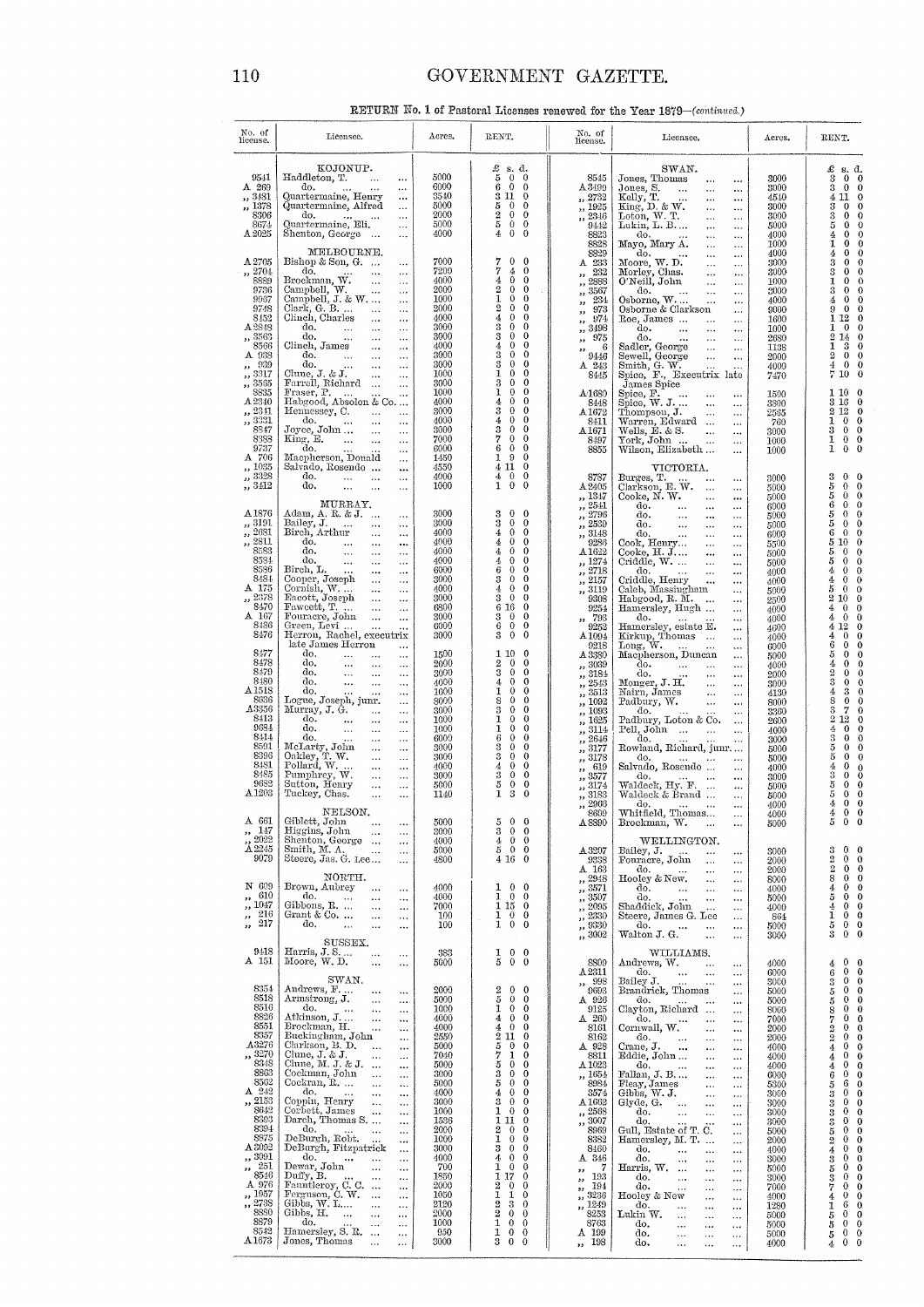### GOVERNMENT GAZETTE.

| RETURN No. 1 of Pastoral Licenses renewed for the Year 1879-(Continued). |  |  |  |  |  |  |  |  |  |  |
|--------------------------------------------------------------------------|--|--|--|--|--|--|--|--|--|--|
|--------------------------------------------------------------------------|--|--|--|--|--|--|--|--|--|--|

| No.<br>license.                                                                                                                                                      | Licensee.                                                                                                                                                                                                                                                                                                                                                                                                                                                                                                                                                     | Acres                                                                                                                        | RENT.                                                                                                                                                                                                                                 | No. of<br>license.                                                                                                                    | Licensee.                                                                                                                                                                                                                                                                                                                                                                                                                                                                | Acres.                                                                                                               | RENT.                                                                                                                                                                            |
|----------------------------------------------------------------------------------------------------------------------------------------------------------------------|---------------------------------------------------------------------------------------------------------------------------------------------------------------------------------------------------------------------------------------------------------------------------------------------------------------------------------------------------------------------------------------------------------------------------------------------------------------------------------------------------------------------------------------------------------------|------------------------------------------------------------------------------------------------------------------------------|---------------------------------------------------------------------------------------------------------------------------------------------------------------------------------------------------------------------------------------|---------------------------------------------------------------------------------------------------------------------------------------|--------------------------------------------------------------------------------------------------------------------------------------------------------------------------------------------------------------------------------------------------------------------------------------------------------------------------------------------------------------------------------------------------------------------------------------------------------------------------|----------------------------------------------------------------------------------------------------------------------|----------------------------------------------------------------------------------------------------------------------------------------------------------------------------------|
| 200<br>A<br>,, 1163<br>8164<br>A 717<br>8962<br>1801<br>1802<br>8959<br>8134<br>8933<br>8940<br>8936<br>A <sub>1656</sub><br>,, 2564<br>$\frac{1}{2}$ , 2835<br>1022 | WILLIAMS.<br>Lukin, W.<br>$\cdots$<br><br>$\cdots$<br>do.<br>$\cdots$<br>$\cdots$<br>$\cdots$<br>Monger, J. H.<br>$\cdots$<br><br>do.<br><br>$\cdots$<br>$\cdots$<br>Monger, J. H.<br>$\cdots$<br>$\cdots$<br>Monger, S.<br>$\cdots$<br><br><br>do.<br><br>$\cdots$<br><br>Monger, George<br>$\ddotsc$<br>$\cdots$<br>Padbury, Loton & Co.<br>$\cdots$<br>do.<br>$\cdots$<br>$\cdots$<br><br>do.<br>$\cdots$<br><br>$\cdots$<br>do.<br>$\cdots$<br>$\cdots$<br><br>do.<br><br><br><br>do.<br>$\cdots$<br>$\cdots$<br>do.<br><br><br><br>Pollard, John<br><br> | 4000<br>5000<br>3000<br>8000<br>1000<br>4000<br>4000<br>2000<br>3000<br>5000<br>4000<br>4000<br>3000<br>6000<br>7200<br>1000 | £<br>s. d.<br>$\Omega$<br>4<br>$\bf{0}$<br>3<br>0<br>s<br>$\Omega$<br>0<br>4<br>4<br>2<br>$\boldsymbol{0}$<br>3<br>$\Omega$<br>0<br>$\mathbf 0$<br>4<br>$\Omega$<br>0<br>4<br>3<br>0<br>r.<br>0<br>$\mathbf{0}$<br>4<br>0<br>$\theta$ | 15<br>A<br>,, 2198<br>8989<br>8943<br>8947<br>8948<br>A2520<br>,, 2521<br>8319<br>8949<br>A 3237<br>,, 3238<br>8950<br>8953<br>A 2527 | WILLIAMS.<br>Pollard, James<br>$\cdots$<br><br>Quartermaine, jun., E.<br>$\cdots$<br>Quartermaine, H.<br>$\cdots$<br>Quartermaine, Alfred<br>$\cdots$<br>Shenton, George<br>$\cdots$<br>$\cdots$<br>do.<br>$\cdots$<br><br><br>do.<br>1.1.1<br>$\cdots$<br><br>do.<br>$\cdots$<br>$\cdots$<br><br>do.<br><br>$\cdots$<br><br>do.<br><br><br><br>do.<br>$\cdots$<br><br><br>do.<br><br>$\cdots$<br><br>do.<br><br><br><br>do.<br><br><br>$\cdots$<br>Taylor, John<br><br> | 4000<br>3000<br>2000<br>5000<br>8000<br>5000<br>3000<br>4000<br>6000<br>4000<br>4000<br>4000<br>3000<br>3500<br>5000 | £<br>s. d.<br>0<br>$\mathbf{o}$<br>4<br>3<br>- 0<br>$\Omega$<br>2<br>$\Omega$<br>8<br>$\Omega$<br>6<br>$^{\circ}$<br>0<br>10<br>3.<br>$\Omega$<br>5.<br>$\mathbf{0}$<br>$\bf{0}$ |

NOTE.-Where the blocks are under 3,000 acres they cannot be increased, all the surrounding land being occupied.

### WESTERN AUSTRALIA.

Meteorological Observations for the week ending 28th April, 1879.

WIND Registered by Mr. Forsyth, Harbor Master, at Arthur's Head, Fremantle; altitude above the sea 55 feet, in Latitude 32° 02' 14" S., Longitude 115° 45' 12" E. The other instruments registered are placed in the grounds adjoining the Survey Office, Perth; altitude above the sea 47 feet, in Latitude 31° 57' 25" S., Longitude 115° 52' 02" E.

MALCOLM FRASER,<br>Surveyor General.

|                 |                                                                                             |                        |               |               |               |                                 |         |                                  |                           |            |                               | 24.10, 01.000             |                                   |                                   |
|-----------------|---------------------------------------------------------------------------------------------|------------------------|---------------|---------------|---------------|---------------------------------|---------|----------------------------------|---------------------------|------------|-------------------------------|---------------------------|-----------------------------------|-----------------------------------|
| Week<br>ending. | BAROMETER:<br>Mean Reading<br>corrected, and re-<br>duced to sea level,<br>and 32 deg. Fah. | THERMOMETERS IN SHADE. |               |               |               | RADIATION<br>THERMO-<br>METERS. |         | WIND.                            |                           | DEGREE     |                               | $_{t}^{\text{ten}}$       | <b>EVAPOR-</b>                    |                                   |
|                 |                                                                                             |                        | Dry.          | Wet.          |               |                                 | Terres- | RAIN:<br>Amount<br>in<br>inches. | Horizontal<br>velocity in | General    | OF<br>HUMIDITY,<br>Saturation | CLOUD:<br>Mean<br>amount. | 西日<br>$\ddotsc$<br>ONE:<br>Ñ<br>ö | ATION:<br>Amount<br>in<br>inches. |
|                 |                                                                                             | Maxi-<br>mum.          | Mini-<br>mum. | Maxi-<br>mum. | Mini-<br>mum. | Solar.                          | trial.  |                                  | miles, per<br>24 hours.   | direction. | == 100: mean<br>amount.       |                           |                                   |                                   |
| 28th            | 30.107                                                                                      | 74.7                   | 52.4          | 67.8          | 51.1          | 129.2                           | 46.3    | 1.36                             | 278.32                    | S.E.       | 72                            | $3-4$                     | 4.7                               | -58                               |
|                 | Highest reading of Barometer 30.373<br>do.<br>$_{\rm Lowest}$                               | do.                    |               | 29.968        | 28th<br>23rd  |                                 |         |                                  | Thermometers in shade.    |            | (Maximum Dry<br>Minimum       | 82                        | 39.228th                          | 22 <sub>nd</sub>                  |

The Observations are taken at Perth at 10 a.m., (excepting Barometer, which is registered at 12 a.m.) M. A. C. FRASER,

Observer.

#### Land and Survey Office, Perth, 24th March, 1879.

TOW for sale at this Office, price two shillings and sixpence each, Photolithographed Plans of the undermentioned Townships, &c.

Augusta, Bunbury, Busselton, Gingin,<br>Guildford, Newcastle, Northam, Northampton, Toodyay, and Butchers' Inlet (Cossack).

MALCOLM FRASER, Surveyor General.

Comptroller's Office, Fremantle, 26th April, 1879.

IS Excellency The Governor has been pleased to revoke the Tickets-of-Leave of the undermentioned convicts:-

Reg. No. 5958 William McMullin

9751 John Gray  $, 1$ 

9816 Neil McGuire

THE Conditional Release issued to the undermentioned Convict has been cancelled:-

Reg. No. 8004 John Garner.

JOHN F. STONE. Comptroller.

### NOTICE.

人生 人名英格兰人姓氏卡尔 OTICE is hereby given, for the information of the public, that from this date<br>and henceforward, Money Orders will be issued at the Post Office, Albany, on the Money Order Offices of the undermentioned Colonies, viz.:-

South Australia, Victoria, New South Wales, Queensland, Tasmania, and New Zealand.

A. HELMICH, Postmaster-General,

and General Superintendent of Telegraphs.

General Post Office, Perth, 18th March, 1879.

HAVE applied to the Geraldton Roads Board for permission to close the old road running through my paddocks at Tibradden, in Pastoral Lease No. 9207. Said road lying<br>south of the present main road to the eastward.

JOHN S. DAVIS.

Tibradden, 20th February, 1879.